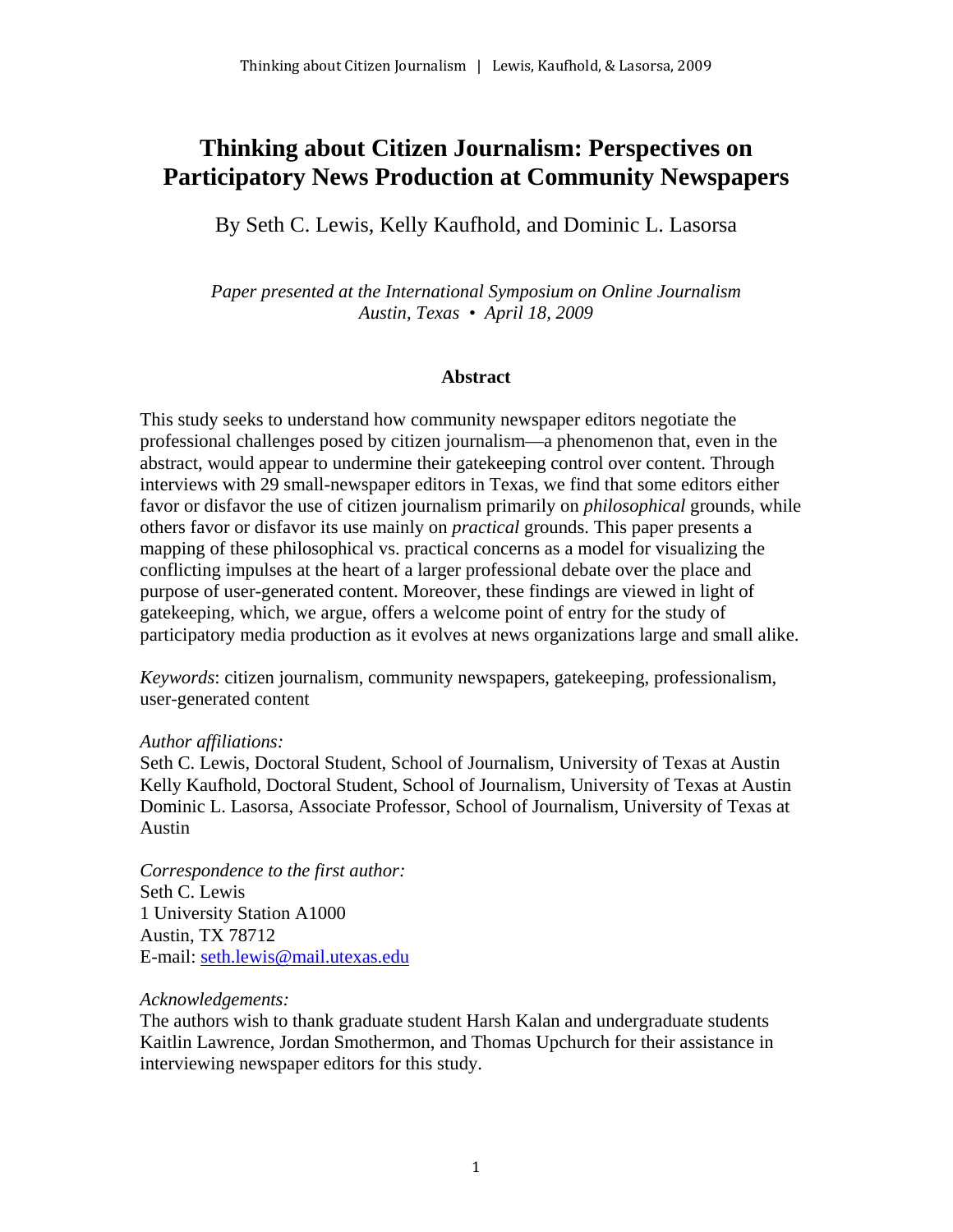Thinking about Citizen Journalism: Perspectives on Participatory News Production at Community Newspapers

The "digitization" of the print newspaper (Boczkowski, 2004) has been an ongoing process now for well more than a decade. Yet, for the U.S. newspaper industry in recent years, this extension of news production from print to online has taken on fresh urgency amid accelerating losses in readership and revenue in the core print product. As publishers and editors increasingly shift their operational focus to the Web (for recent perspectives, see Singer, 2008, and Thurman and Lupton, 2008), the transition is shaking up newspapers' paper-first paradigm, not only altering the life cycle of news production, but also presenting new and vexing challenges to journalistic norms and values (Deuze, 2005b, 2008; Robinson, 2007; Singer, 2006a, 2007). Perhaps chief among these is that in the online environment there is a greater expectation for end-user engagement with and control over content, thus blurring traditional boundaries and roles of news producers and news consumers (Bruns, 2005; Jenkins, 2004, 2006) and threatening to undermine the gatekeeping function so central to the professional purpose of the press (Shoemaker and Vos, 2009).

Thus, in redeploying resources from print to online, newspapers not only have altered longstanding patterns of news production (Paterson and Domingo, 2008; Tremayne, Weiss, and Alves, 2007), but they also have opened the "gates," in many cases, to user-generated content—enabling, if not always embracing, such things as comments, photos/videos, reader blogs, and even reader-assembled news articles (for examples and implications, see Domingo et al., 2008; Hermida and Thurman, 2008; Thurman, 2008). This evolving spectrum of user contributions to news content can be generically referred to as "citizen journalism" (Outing, 2005; Deuze, 2008).<sup>1</sup> What arises, then, is a tension for newspaper journalism in the 21st century: the economic logic of building participatory platforms to attract greater communities of users, versus the professional logic of retaining authority over information flow.

The rise of citizen journalism, and the assortment of challenges and opportunities it presents for newspapers in particular, has received increasing attention in the scholarly (e.g., Carpenter, 2008; Deuze, Bruns and Neuberger, 2007; Domingo et al., 2008;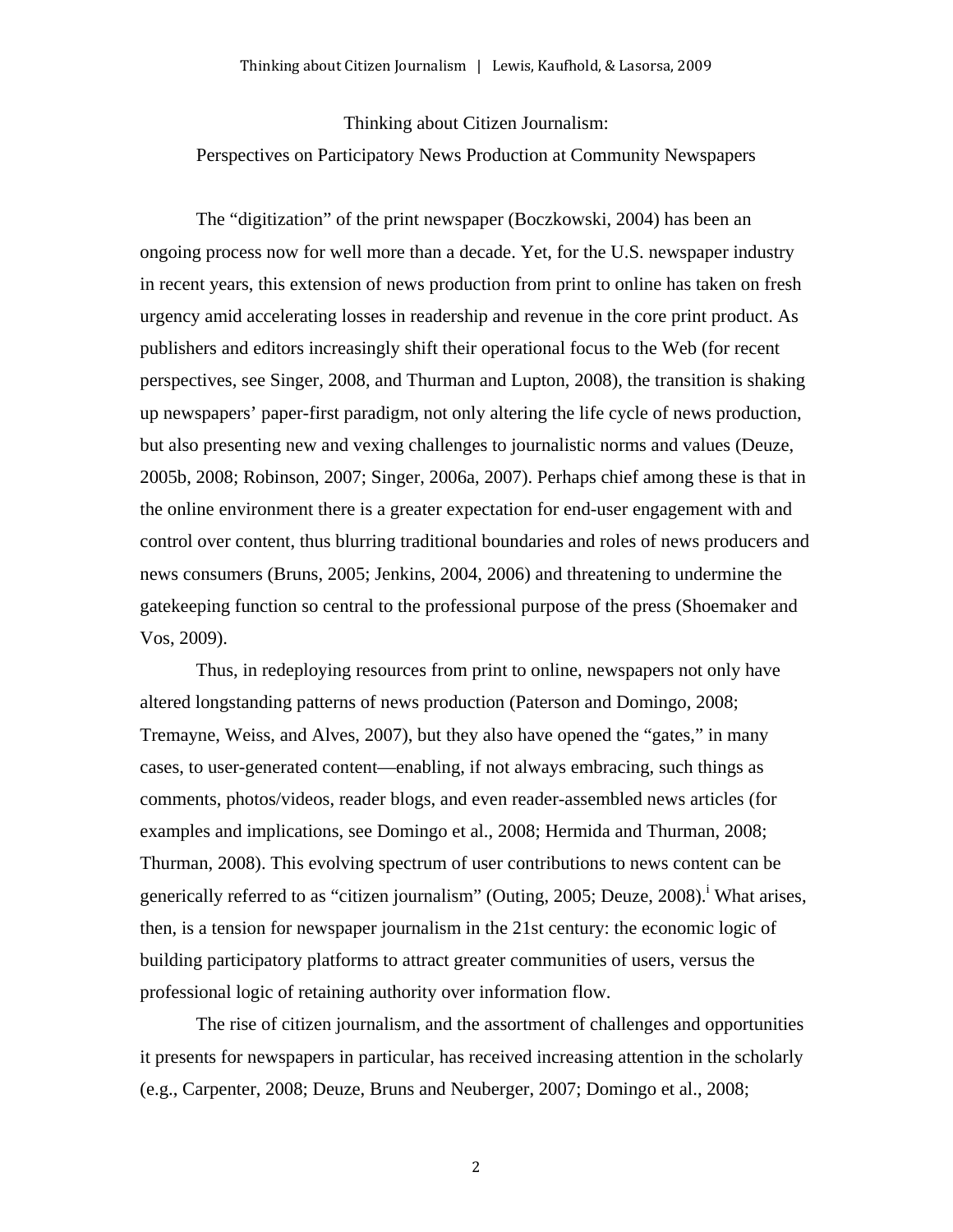Kovacic and Erjavec, 2008) and trade press (e.g., Cooper, 2008; Quart, 2008), and perhaps nowhere more so than in the blogosphere charting journalism's crisis in real-time (as a starting point, see Rosen, 2006, 2008). In most instances, however, the inquiry has focused on the extent to which large, mainstream news media have adopted practices of participatory journalism (e.g., Hermida and Thurman, 2008; Thurman, 2008). Seemingly lost in this discussion are community newspapers. Perhaps because their content is harder to gather, or because their size makes them less attractive to researchers, relatively little is known about how smaller newspapers are transitioning in the digital age—in particular, how they are incorporating (or not) elements of citizen journalism. Moreover, when the academic literature has acknowledged citizen journalism at smaller papers (such as in the case study of *Bluffton Today* by Deuze et al., 2007), it has done so by highlighting rather dramatic examples, without offering a more generalized perspective of "ordinary" community newspapers and their attitudes toward and adoption of user-generated (news) content.

More broadly, the democratization of media production online deserves further scrutiny to understand its effects on dialogue and participation in the public sphere (Haas, 2005), including the localized "publics" of rural communities. Indeed, this latter research is important because it is in rural settings, where there are fewer options for offline media and online use tends to be lower, that the community newspaper presumably has greater gatekeeping power—i.e., wider latitude in setting the community's agenda and defining the terms of public discourse.

Therefore, the purpose of this study is to understand how gatekeeping community newspaper editors respond to the theoretical and practical challenges posed by citizen journalism—a phenomenon that, even in the abstract, would appear to undermine their control over content. Using evidence from qualitative interviews with top editors at 29 community papers in a large U.S. state, we explore the following research questions:

RQ1. In general, what do community newspaper editors think of citizen journalism, and how likely are they to incorporate some variation of it in their news operation?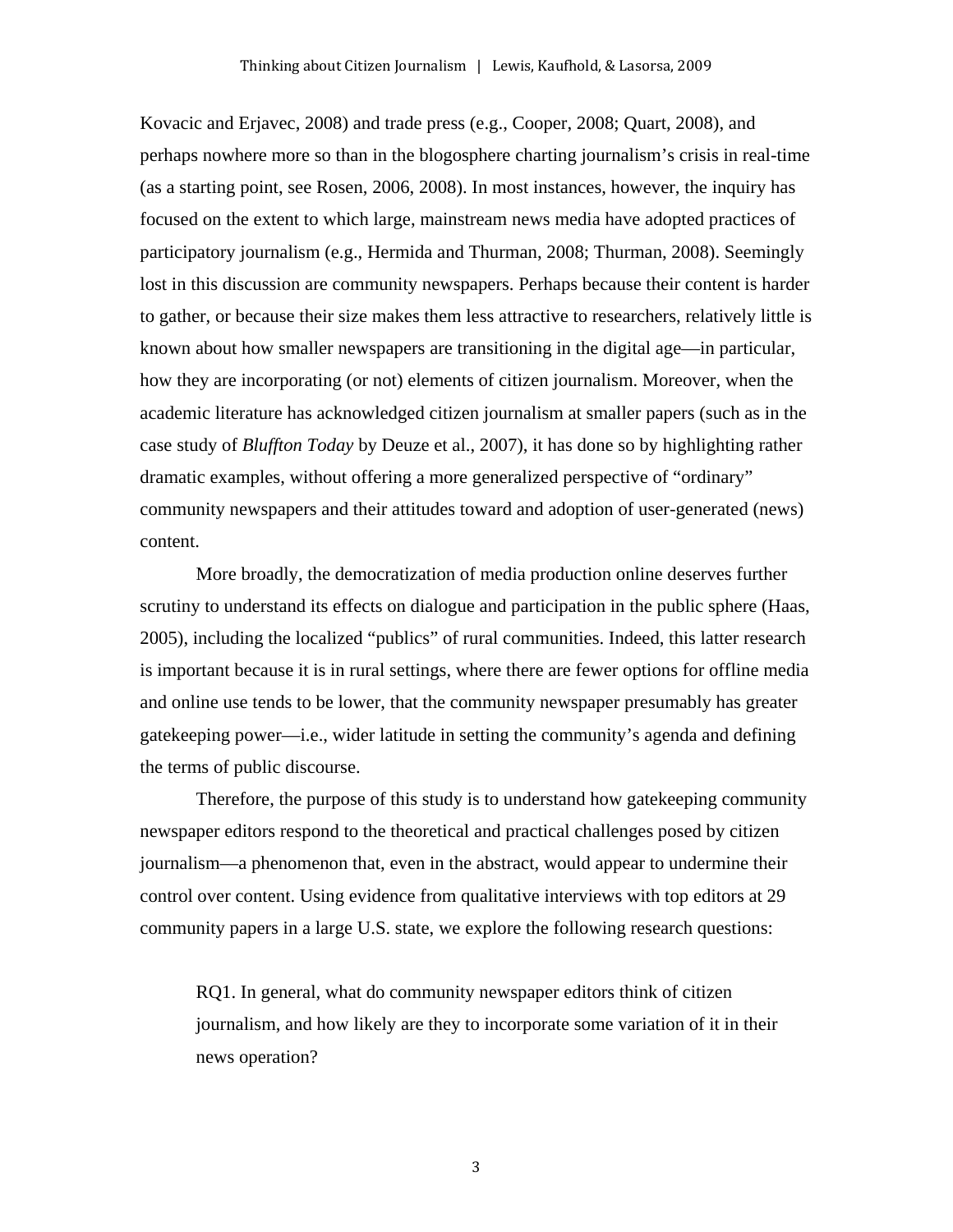RQ2. How do community newspapers negotiate citizen journalism, as a philosophical concept and a practical concern, in their role as community gatekeeper?

We proceed with an elaboration on the professional function of gatekeeping and its relationship with citizen journalism, while positioning this work in the context of community newspapers. After describing the interview methods employed, we analyze the major modes of editors' thinking on citizen journalism, highlighting the crosscurrents of philosophical and practical concern, and conclude by placing these findings in the wider context of participatory news production in democratic societies.

#### **THEORETICAL CONTEXT**

# *Gatekeeping in the Digital Age*

Since gatekeeping, as a theory, was first applied to the news setting (White, 1950; Snider, 1966), studying the role of journalists as information arbiters has been one of the most enduring lines of communication research (Shoemaker and Vos, 2009). Gatekeeping has been defined as the "selecting, writing, editing, positioning, scheduling, repeating and otherwise massaging information to become news" (Shoemaker, Vos and Reese, 2008, p. 73), and more broadly as the "overall process through which the social reality transmitted by the news media is constructed" (Shoemaker, Eichholz, Kim and Wrigley, 2001, p. 233). In its early formulation, beginning with David Manning White's (1950) seminal study, gatekeeping was rooted in its focus on the *individual*, emphasizing the lone newspaper editor's role in choosing what to print—or, in another context, the influence of a powerful publisher in shaping the news (Breed, 1955). In the decades since, Gans (1979) and others have shifted attention to the organizational level of influence, highlighting the extent to which newsroom routines and professional norms figure into the ultimate selection of news (Shoemaker et al., 2008, p. 77). More recently, scholars have applied the hierarchy of influences approach (Shoemaker and Reese, 1996) to study both the individual and routine levels to provide a more nuanced view of gatekeeping in comparative contexts of print and online (Cassidy, 2006; Singer, 1998).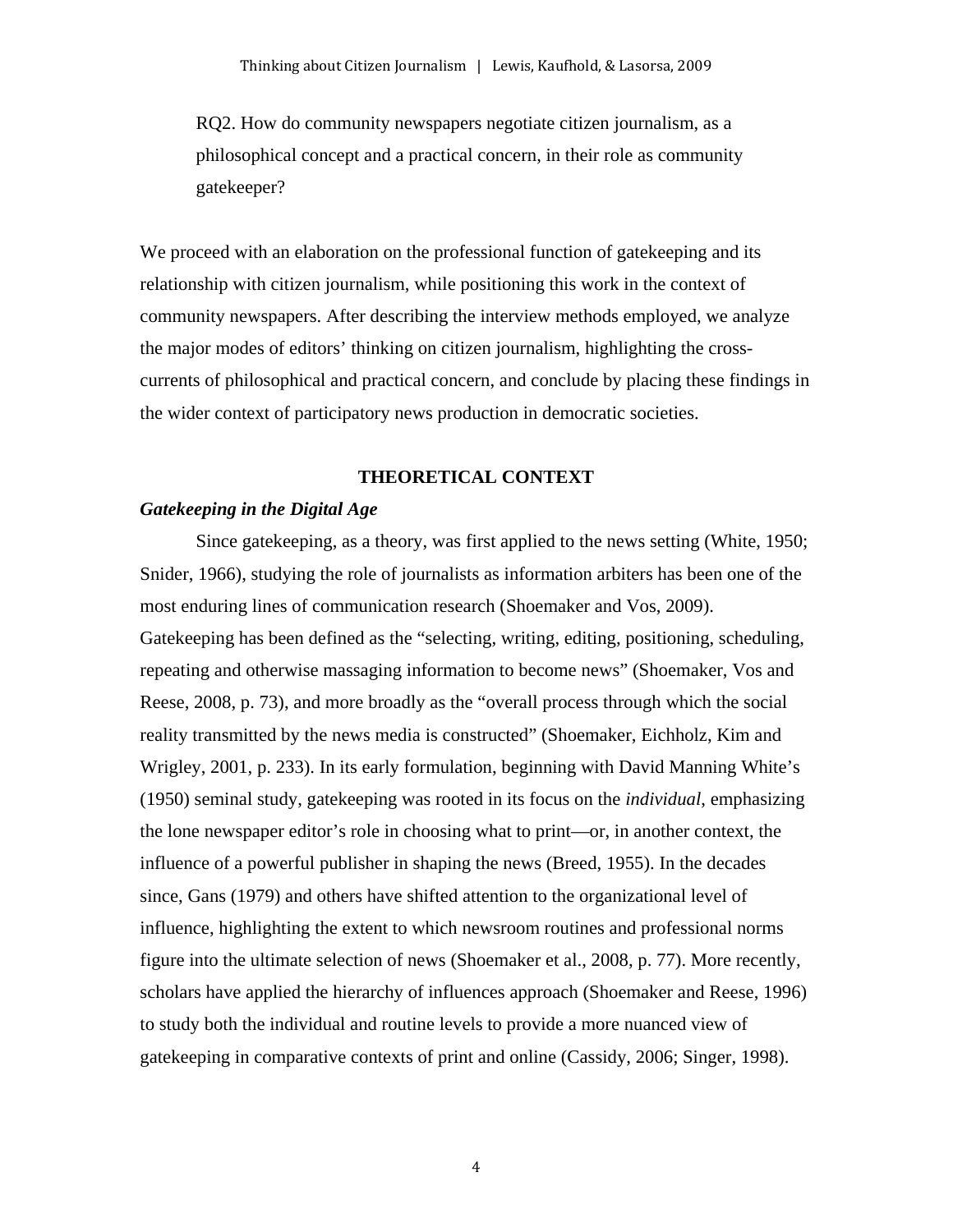Indeed, the emergence of a new medium for news and information has offered researchers a fresh angle from which to view the gatekeeping function. Initial studies suggested that gatekeeping has remained surprisingly stable despite the technological revolution (Arant & Anderson, 2001; Singer, 2006b). In fact, Singer (2006b) has argued that the ubiquity of information available online makes the gatekeeping role all the more important to an informed democracy; meanwhile, others contend that the Web, by its very (distributed) nature, makes gatekeeping less relevant (Williams & Carpini, 2004). While our primary concern is not with *online* gatekeeping per se—but rather with the broader issue of editorial gatekeeping in an uncertain phase for newspapers and community journalism—it is nevertheless important to recognize the emerging complications for and reconfigurations to traditional gatekeeping channels in the digital age (Shoemaker and Vos, 2009). In this study, we consider these challenges at the individual level of analysis (i.e., the editors themselves), but do so with a nod to the characteristics of social systems—namely, the culture of newsroom editors, or what has been described as a "we write, you read" mentality toward readers (Deuze, 2003).

That journalistic attitude of autonomous expertise (Anderson, 2008) has long been part of the profession's ideology, which generally has incorporated five ideal-typical traits: public service, objectivity, autonomy, immediacy, and ethics (Deuze, 2005b, p. 447). The implicit thread running through each is that professional journalists derive much of their sense of purpose through their *control* of information in their various roles as watchdog, gatekeeper, and guardian for society (see Singer, 2003). Deuze (2005b) calls this "one of the most fundamental 'truths' in journalism, namely: the professional journalist is the one who determines what publics see, hear and read about the world" (p. 451). The Internet and its attendant Web technologies undermine this core value in part because, in a digital environment of 1s and 0s, information is no longer scarce, hard to produce, nor difficult to publish. Hence the setting for a citizen(s) journalism.

Of course, user contribution to the news product has been around for far longer than the Web itself (e.g., in the form of letters to the editor), but in the online environment something fundamentally different has emerged: The ease of accessing, creating, and sharing digital information has created the right conditions for commonsbased peer production (Benkler, 2006) across a range of media—including journalism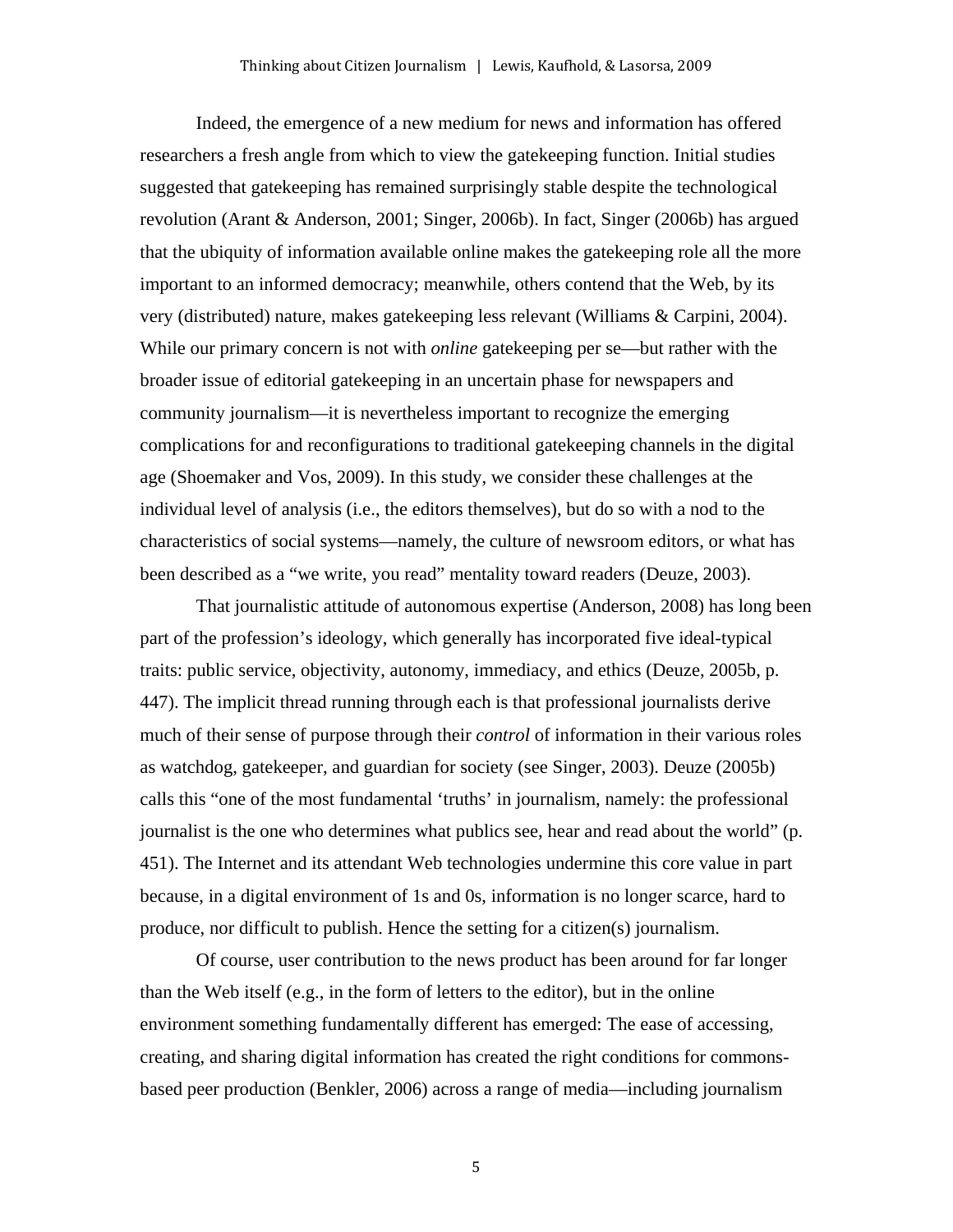and the online newspaper (Deuze, 2008; Witt, 2006). As the audience no longer need be passive observers online, readers increasingly can become co-creators with professionals in the news production process. Of course, such participation on an online newspaper site may exist more in potential than in actual practice, contingent as it is on two primary constraints: (1) the extent to which users are willing to contribute, and with varying levels of richness (e.g., comments on a news article versus full-length story submissions); and (2) the extent to which news organizations are willing to "open the gates," and with varying levels of editorial oversight (e.g., heavy moderation of discussion versus reader collaboration in the reporting process).

#### *Citizen Journalism*

Because it can vary so widely depending on its purpose and formulation, and its relative positioning on traditional media Web pages versus independent sites (Carpenter, 2008), citizen journalism can be hard to define. For this study, we acknowledge the *participatory* (Deuze et al., 2007; Domingo et al., 2008) and *user-centered* (Hermida and Thurman, 2008) nature of this phenomenon, and draw on the articulation of Rosen (2008): "When the people formerly known as the audience employ the press tools they have in their possession to inform one another, that's citizen journalism."

Just as the online domain has revived interest in gatekeeping research (Shoemaker et al., 2008, p. 78), participatory journalism has become a natural nexus for this kind of exploration: To what degree are journalists willing to make room for the active audience on their Web sites? In some of the earliest research, Boczkowski (2004) found that even online journalists adopted a "traditional" print mindset of gatekeeping, including a "disregard for user-authored content" (p. 103). More recently, Domingo and his colleagues, in a broad-based international study of participatory journalism, found that while online newspaper users have more opportunities to contribute, they nevertheless have little control over news selection: "The core journalistic role of the 'gatekeeper' who decides what makes news remained the monopoly of professionals," even among comparatively "open" online newspaper sites they examined (Domingo et al., 2008, p. 335). Hermida and Thurman (2008) found that newspapers are nevertheless pushing forward with online venues for user-generated content, even as their editors express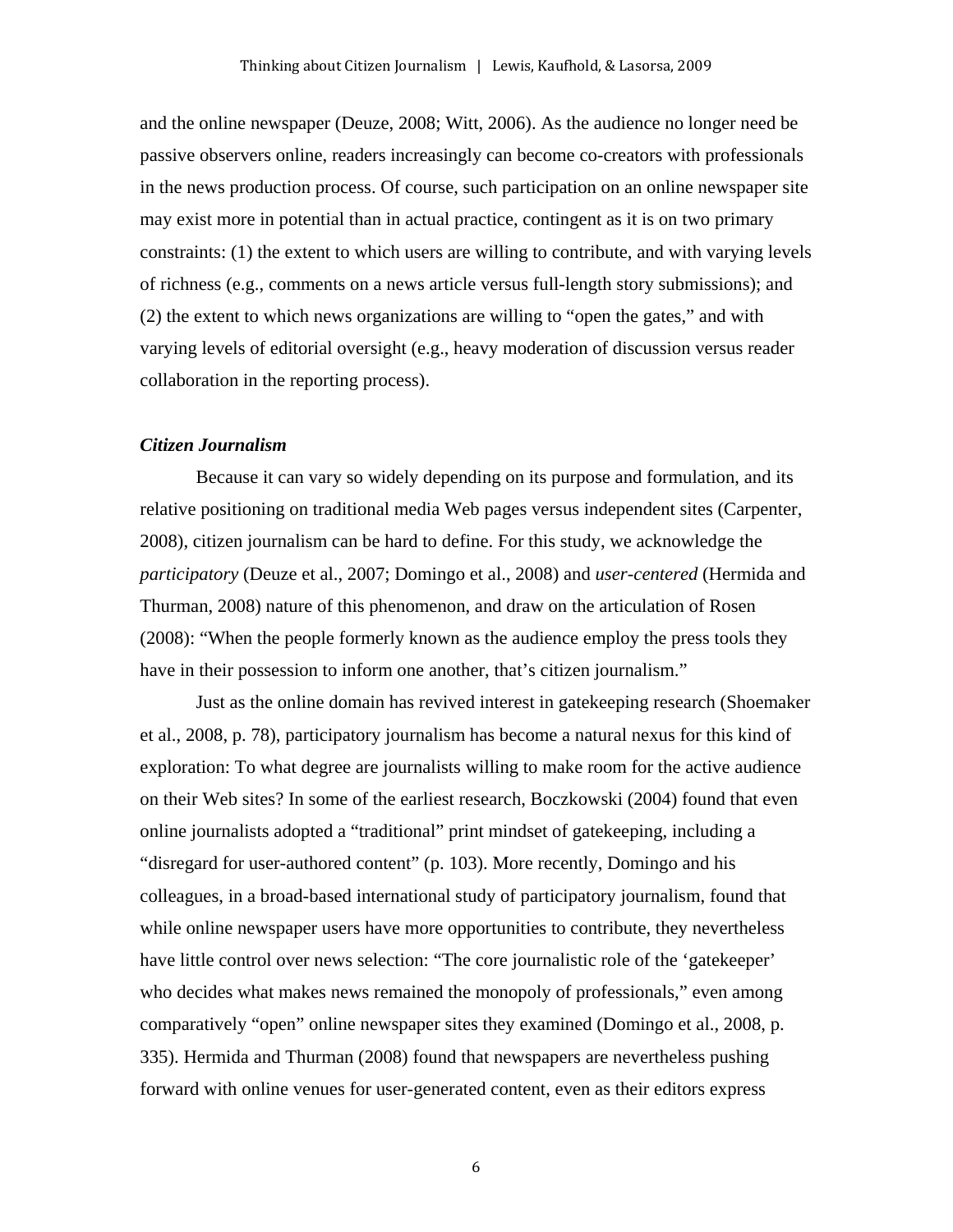professional concerns over reputation, trust, and legal liability—not to mention the simple "value" of reader-created content. The evidence, therefore, indicates that gatekeeping remains a compelling logic through which to examine citizen journalism online.

### *Community Newspapers in Context*

What remains less developed, however, is a focus of study on community newspapers, defined here as *newspapers serving a defined geographic community, often in a small city or rural setting*. Previous examinations of community newspapers have largely involved analyzing technological innovations at newspapers in general, the aggregate conclusion being that smaller-circulation papers have lagged behind their larger peers in adopting Web sites and online interaction with readers. As Boyle (2008) concluded recently, circulation size was a primary predictor of a newspaper site's level of interactivity—a finding that tracks with the general diffusion of innovations in newspapers (Boczkowski, 2004). Therefore, it's important to recognize at the outset that many of the community newspapers under study here are years behind larger organizations in Web sophistication; nevertheless, the professional concerns in approaching digital journalism—be they legal, ethical or economic (Singer, 2008) remain much the same.

Indeed, beyond mere adoption, the socio-cultural influence and economic implications of technology for community journalism are of greater importance here. For one thing, how smaller newspapers are responding to media trends should be of interest given the relative success and societal position of community papers. The present crisis in the U.S. newspaper industry has overwhelmingly affected the mid- to large-size metropolitan dailies, which saw average revenue declines of 15% in 2008; meanwhile, for newspapers with circulation less than 100,000, revenues fell an average of 2% (Mutter, 2009). The National Newspaper Association and Suburban Newspapers of America teamed to survey publishers and editors at smaller publications and found that community papers have largely been insulated from the competitive assault facing larger dailies—an assault brought on by a combination of the Internet, multiple local television newscasts, news radio, and specialty publications. By contrast, in America's rural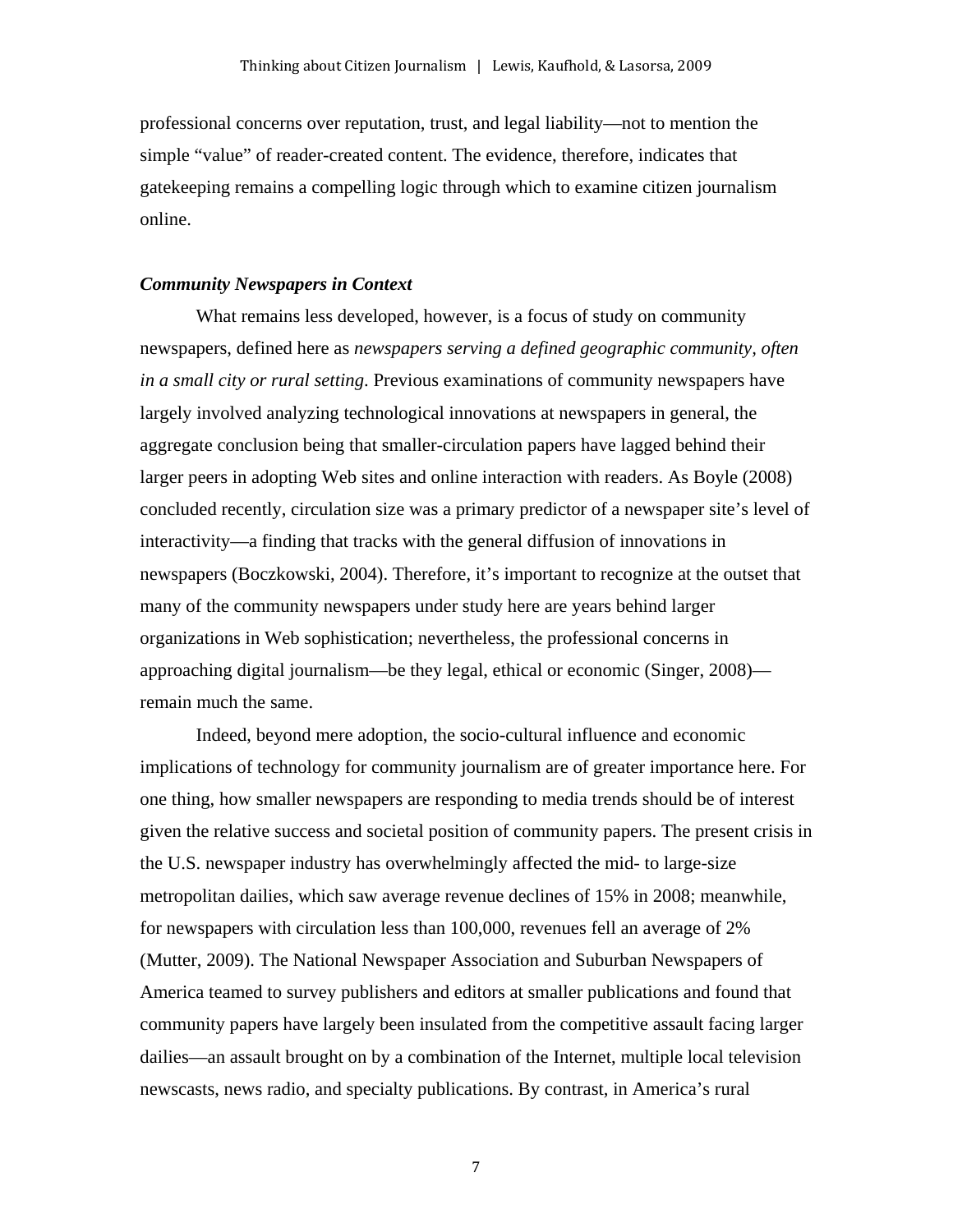communities, the local newspaper is often the best—and sometimes the only—source for local news. This, in turn, makes them a go-to source for local readers and advertisers. While major newspaper companies such as McClatchy plan more layoffs on top of recent 20% cuts in staff, 83% of community newspapers plan no job cuts in 2009 (Jesdanun, 2009; Mutter, 2009). These national trends hold true in the state of Texas, where our study originates. While total statewide circulation has fallen during the past five years, the state's major dailies have borne 99% of the losses, even as the circulation of semiweeklies and weeklies has held steady or even grown in recent years (Texas Press Messenger, 2007). Such commercial anomalies, coupled with community newspapers' natural place as local gatekeeper (cf., Demers, 1996), lend compelling practical and theoretical importance to this study.

## **PROBLEM STATEMENT**

Participatory media production in general and the notion of user-generated journalism in particular present philosophical and technical challenges to the professional logic of journalism. This is especially true as reporters and editors take on and operate within their role as gatekeepers for public knowledge. While such concerns are most frequently researched at the level of major mainstream news media, this issue of conceptualizing gatekeeping in the digital era is perhaps better addressed in the context of community newspapers. For it is in rural communities, where sources for local news and information are more limited, that journalists presumably wield greater authority over public dialogue. Therefore, in seeking to understand how journalists negotiate gatekeeping at a time when the news gates have become more fluid and ambiguous, it is important to consider how community newspaper editors reason through this process, given the centrality of gatekeeping to their role. Thus, we again pose the following research questions:

RQ1. In general, what do community newspaper editors think of citizen journalism, and how likely are they to incorporate some variation of it in their news operation?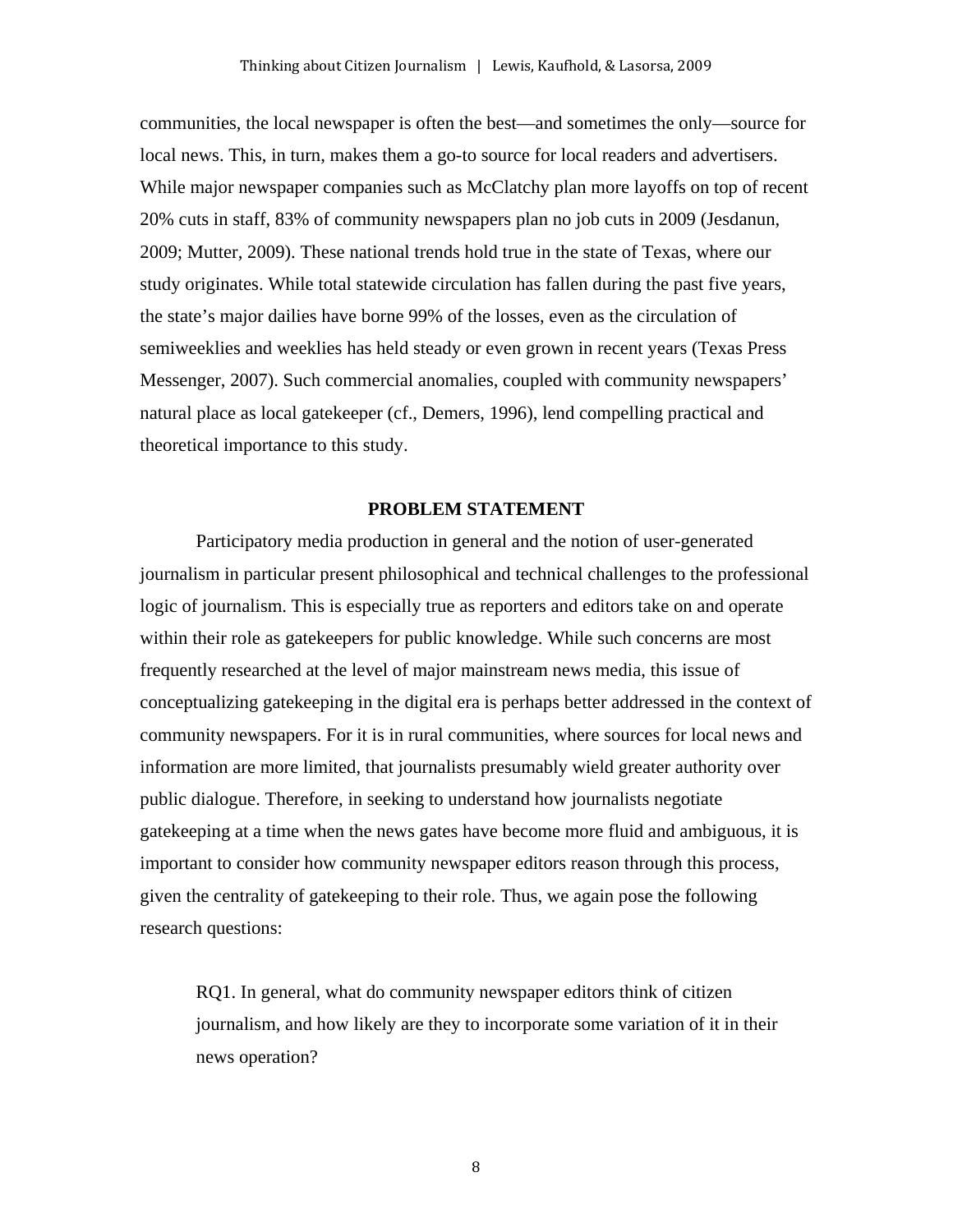RQ2. How do community newspapers negotiate citizen journalism, as a philosophical concept and a practical concern, in their role as community gatekeeper?

### **METHOD: INTERVIEWS WITH JOURNALISTS**

Interviews have a long and rich history as a methodological tool for exploring the sensemaking of social actors, drawing out the rhetorical construction of their experience and perspective (Lindlof & Taylor, 2002, p. 173). In journalism and mass communication research, this has been particularly true in seminal studies of news creators (White, 1950; Breed, 1955; Gans, 1979; Tuchman, 1973, among others) and in more recent work on professional identity (Deuze, 2005a), journalistic authority (Robinson, 2007), and emerging forms of newswork online (Thurman and Lupton, 2008).

This study relies on interviews with top editors at 29 community newspapers (dailies and non-dailies) around the state of Texas. (See the Appendix for a complete list of the editors interviewed and additional details on their newsroom position.) Using systematic sampling methods, we selected 50 community newspapers using a comprehensive database of media contacts (organizations and individuals) maintained by Cision Media Source, a commercial service with nearly 80 years of experience.<sup>ii</sup> In building our sample, we stratified both by frequency of publication and size of circulation.<sup>iii</sup> Using a random-number generator online, we chose 25 of the 58 dailies and 25 of the 152 non-dailies (semiweeklies and weeklies),<sup>iv</sup> and we only considered papers with circulations in the range of 2,500 to 25,000 to maintain a focus on smaller newspapers. After the 50 newspapers were chosen, we further randomized the list so that, even if an interviewer began at the top of his/her assignment list and worked down, we would not be biasing the research in any particular way.

Editors were contacted with an introductory e-mail asking them to participate in the study, with follow-up requests by e-mail and phone. Ultimately, 29 of the 50 editors agreed to be interviewed by phone. The interviews ranged from 10 to 45 minutes in length, with an average time of about 15 minutes. Three graduate students and three undergraduate students were trained to conduct the interviews, which occurred primarily in two waves, in April-May 2008 and August-September 2008. The interviews were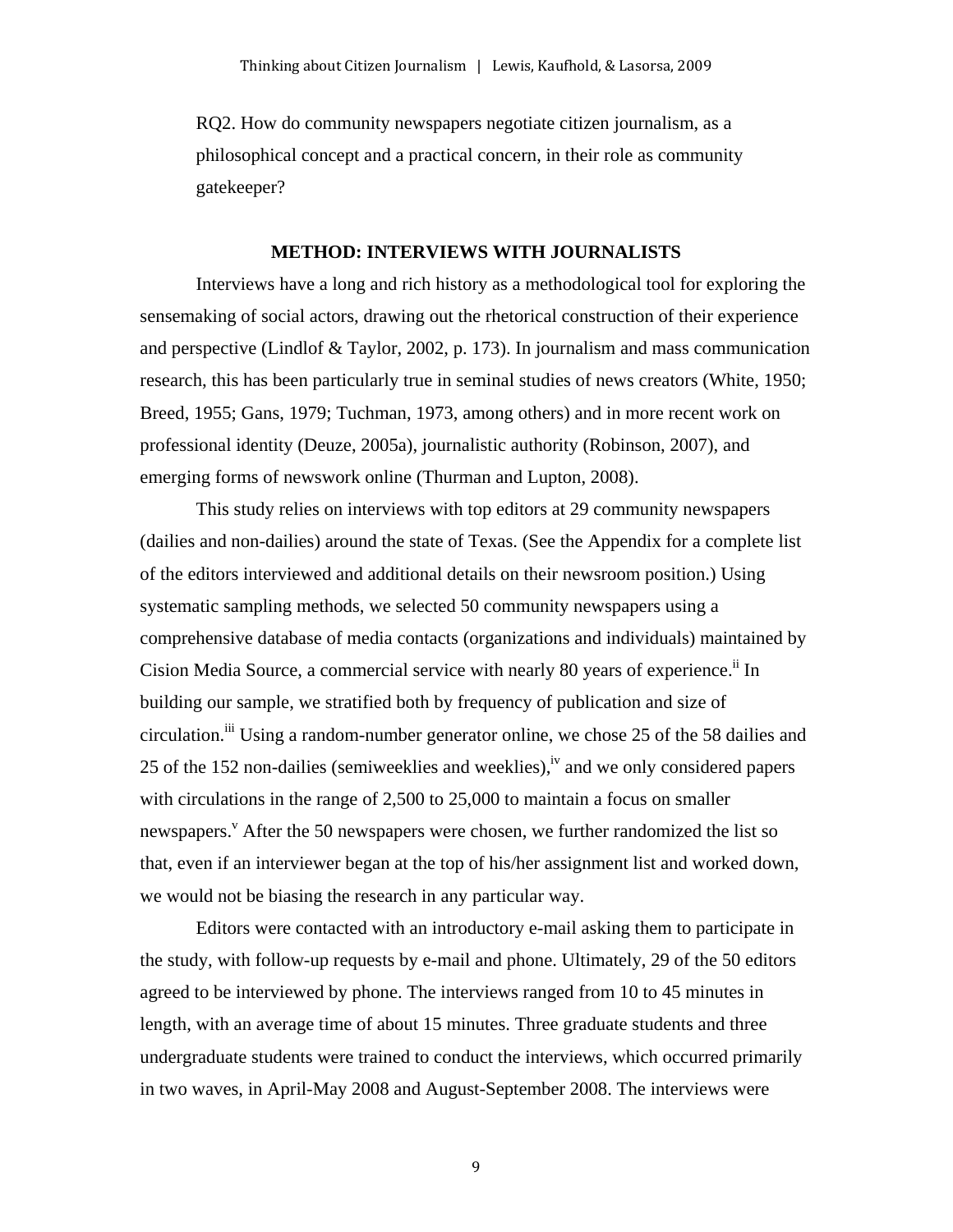semi-structured: There was a defined battery of questions, but interviewers also were free to explore certain topics more than others as dictated by the flow of conversation.

One of the challenges posed by this study was the concern that these editors might not be familiar with the notion of citizen journalism, and that this lack of definitional consensus would hamper the validity of interview data. Thus, we began the questioning by starting with a baseline norm, asking editors to reflect on their efforts (past, present and future) to connect with and engage their community. That discussion was followed by this question: "One of the ways that newspapers today are trying to connect with the community is to actually let readers create some of the content—such as submitting photos online, writing blogs on the newspaper Web site, or writing news stories for print and online. This trend has been called different things by different people, but usually it's referred to as 'citizen journalism,' or 'user-generated content.' How familiar are you with this trend?" This was followed with questions that sought to gauge editors' perspectives of citizen journalism and the application of user-generated content in their news operations.

Each of the interviews was recorded and transcribed, and the resulting texts were analyzed for key words, phrases and passages that signaled the journalists' perspectives on the theoretical and practical implications of citizen journalism. The ultimate aim was simply to understand: How are these editors *thinking* about citizen journalism?

#### **RESULTS**

 The purpose of this study was to determine the extent to which community newspapers (small dailies, semiweeklies and weeklies) engage in forms of citizen journalism and to obtain an overall assessment of these papers' approaches to participatory news production. We expected the 29 sampled newspapers to align themselves more or less along a simple continuum from those who strongly disapprove of the use of citizen journalism to those who strongly approve of it. A careful reading of the interviews conducted with the editors of these community newspapers, however, revealed a more complicated alignment representing four relatively distinct perspectives on citizen journalism. Specifically, each newspaper tended to take one of four approaches toward the idea of participatory news production. Some editors either favored or disfavored the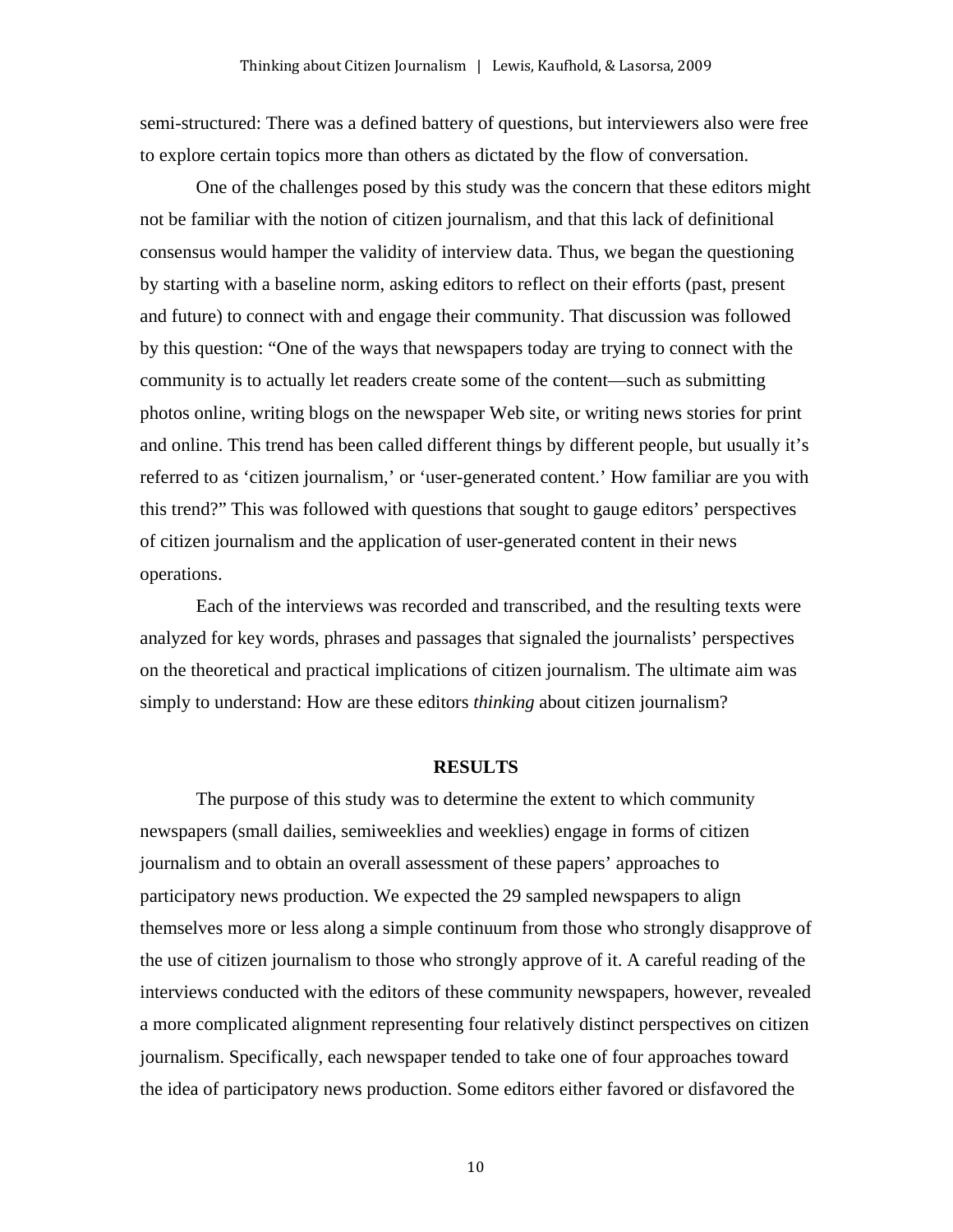use of citizen journalism primarily on theoretical (philosophical) grounds, whereas other editors favored or disfavored its use primarily on practical grounds (see Figure 1).

### *Editors who disapprove on theoretical grounds*

 A number of editors reject the notion of citizen journalism mainly as a matter of principle. These editors regard citizen participation as essentially incompatible with the news production process. These editors make a clear distinction between professionally trained journalists and everyone else, and they see journalism as the business of professionals only. These editors are not opposed to traditional forms of feedback, such as letters to the editor. Furthermore, most of these editors do not object to readers having the opportunity to comment online about items published either in the printed version of the newspaper or in its online version, if available. However, these editors tend to oppose anonymous comments, whether online or in the printed edition. While these editors tend to welcome ideas for stories submitted by citizens, they do not allow the citizens themselves to write the articles. All story ideas are handled by staff writers, not citizen journalists.

 Typical of the sentiments expressed by newspapers in this group are the following:

 Davis McAuley, editor of the *Bastrop Advertiser*, said of citizen journalism, "It does not make any sense. News is meant to be reported professionally, not through some random citizen…. Journalism is a profession and it cannot be done by anyone."

 Arthur Hahn, editor of the *Brenham Banner-Press*, said, "We have a comments section on our Web site but no citizen journalism, as such. We welcome suggestions from people, but we won't publish something written by someone who is not a journalist."

 Brian Knox, editor of the *Wise County Messenger*, said, "We've never really done it. I don't know if it's egotistical or what, but I guess we kind of feel like since we're the journalists we need to be the ones writing."

 Carroll Wilson, managing editor of the *Temple Daily Telegram*, said, "There is no citizen journalism at our paper. We'd rather our reporters do their job…. My publisher has no appreciation for that."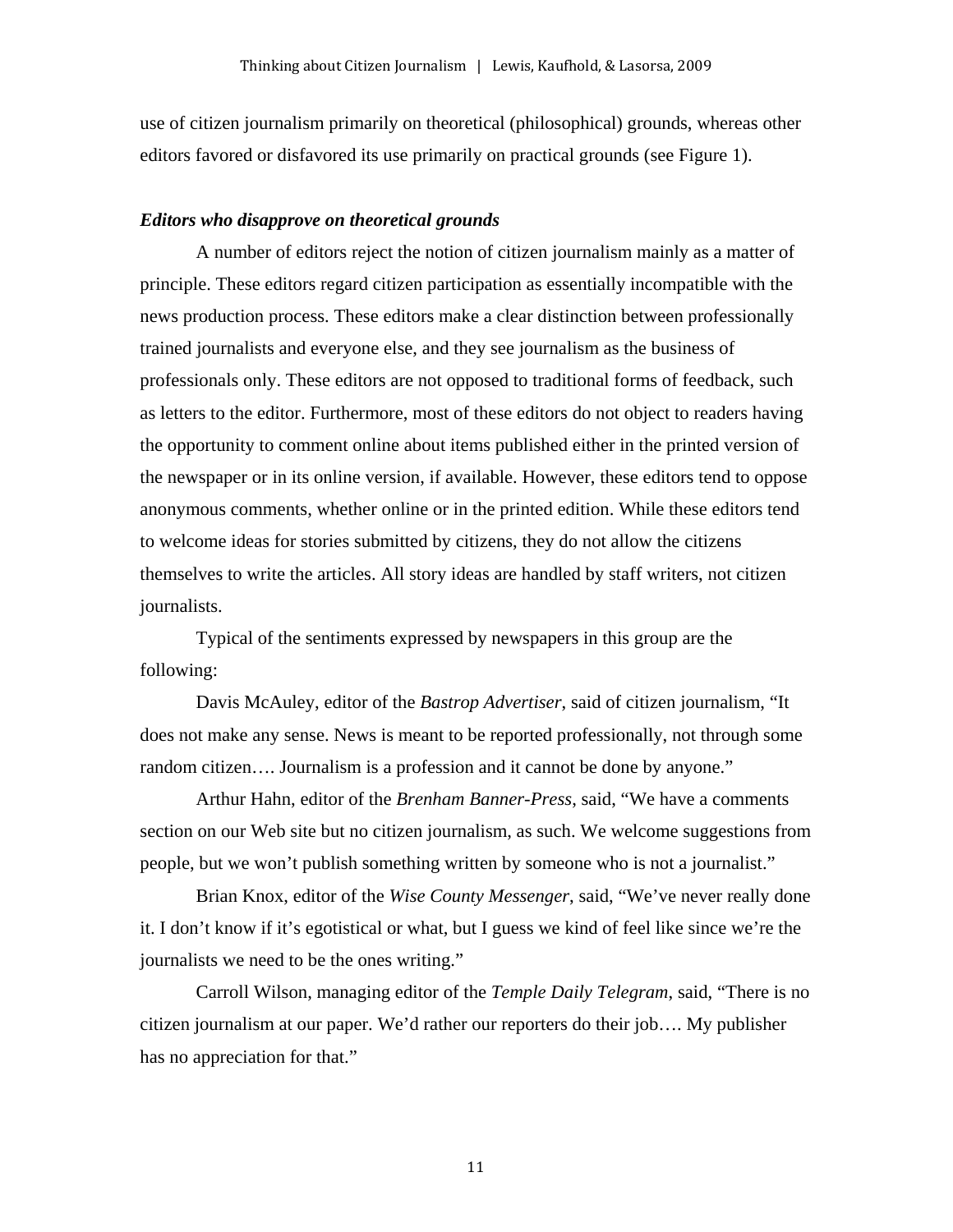Daniel Walker, editor of the *Rockwall Herald Banner*, said, "I have an understanding of (citizen journalism) and, really, we just don't use it. We shy away from that…. I think citizen journalism detracts…. People see us as the authority news source."

 Gerry L. Dickert, editor of the *Silsbee Bee*, said that the newspaper's editors and reporters "have to control the content…. We have a good idea of what's newsworthy based on our experience…. When you have people who are not professional journalists they don't have a grasp of the ethics involved…. You risk diluting the news to hearsay and gossip…. If you (a journalist) and I do a story, we talk to at least three sources. When we print something, we know it's as close to the truth as possible (but) when you have a citizen who has a gripe about the police department, that's going to be as much opinion as fact. It affects the credibility of your organization."

## *Editors who disapprove on practical grounds*

 A number of editors reject the notion of citizen journalism not on philosophical grounds but because they regard it as primarily unworkable. Some editors, for instance, said they would feel the need to corroborate any article produced by a citizen. These editors maintained that citizen journalism would overwhelm their already overworked staff, detracting from their reporters' primary jobs. Some editors said they had experimented with forms of citizen journalism but found them unwieldy and unsatisfying for a variety of reasons. Some said they became concerned about legal issues, such as being sued for libel. Others said they had trouble getting participation from beyond a small number of citizens, defeating the purpose of citizen journalism.

Typical of the sentiments expressed by editors in this group are the following:

 Lillie Bush, editor of the *Mount Vernon Optic-Herald*, equated citizen journalism with opinion. She said, "I'm somewhat worried about (citizen journalism) because it's opinion…. I'm concerned that … things can be construed as fact when there's nothing to back them up as facts." She said that to make citizen journalism factual and useful would require "some background checks," which would be onerous. "I think it would be pretty labor intensive," she said.

 Tony Floyde, managing editor of the *Henderson Daily News*, said, "We experimented with it. We had a feature with a phone line where readers could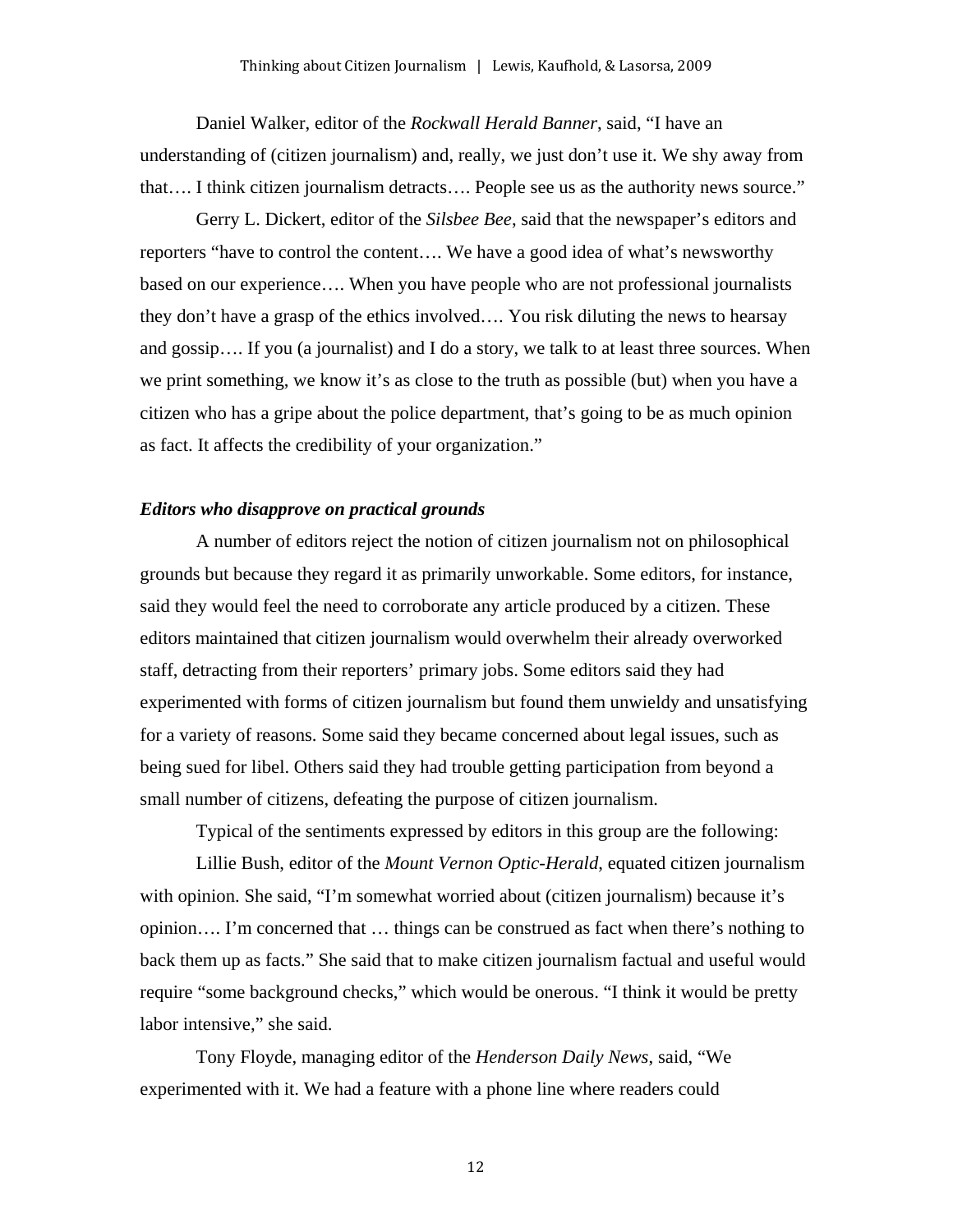anonymously leave comments about national, state and local issues, like a call-in blog." The newspaper stopped using it because of problems of slander. "My principal concern is that I see a lot of the *citizen* but not a lot of *journalism*. There's a lot of slander and personal anger or bitterness, but not news," he said. Floyde concluded, "I think it's irresponsible, and I'm not going to experiment with it again."

 Paul Whitworth, publisher of the *Raymondville Chronicle*, said his primary concern was the limited number of citizens who participate, saying they "are the same people over and over, and usually someone who has a political viewpoint or agenda they want to express." He added that "they can be mean-spirited. Some of them get pretty ugly, so we don't encourage that type of citizen journalism. Anyone who wants to write a letter and sign a name can, but I don't like anonymity. I like the use of editorial discretion."

 Carol Kothman, editor of the *Uvalde Leader-News*, said, "We have a Web site, but we don't have a blogging feature on it. We don't want it to be there. We don't practice something like citizen journalism. There are so many potential problems that could arise out of it. Things like editing issues, liability problems—they can go unchecked with this sort of thing. Also, the whole practice would be degrading, since our paper has a standard, and crudely written articles can affect that immensely."

### *Editors who approve on theoretical grounds*

 Some editors regard citizen journalism as a distinct advancement over the way journalism has been practiced in the past. To these editors, journalism changes with the times and they perceive citizen journalism as a natural extension of traditional journalism, facilitated by technological changes that allow progress to take place. They regard citizen journalism as a way to connect better with their communities, and they make concerted efforts to engage citizen participation in a variety of ways that indicate a serious attempt at participatory news production. These efforts include mounting a Web site with strong interactive capabilities; encouraging citizens to submit stories, photographs, story ideas, and other items; welcoming reader comments; inviting local citizens with expertise on a particular topic to submit regular columns; giving readers the opportunity to participate in online polls; and allowing citizens to submit events for a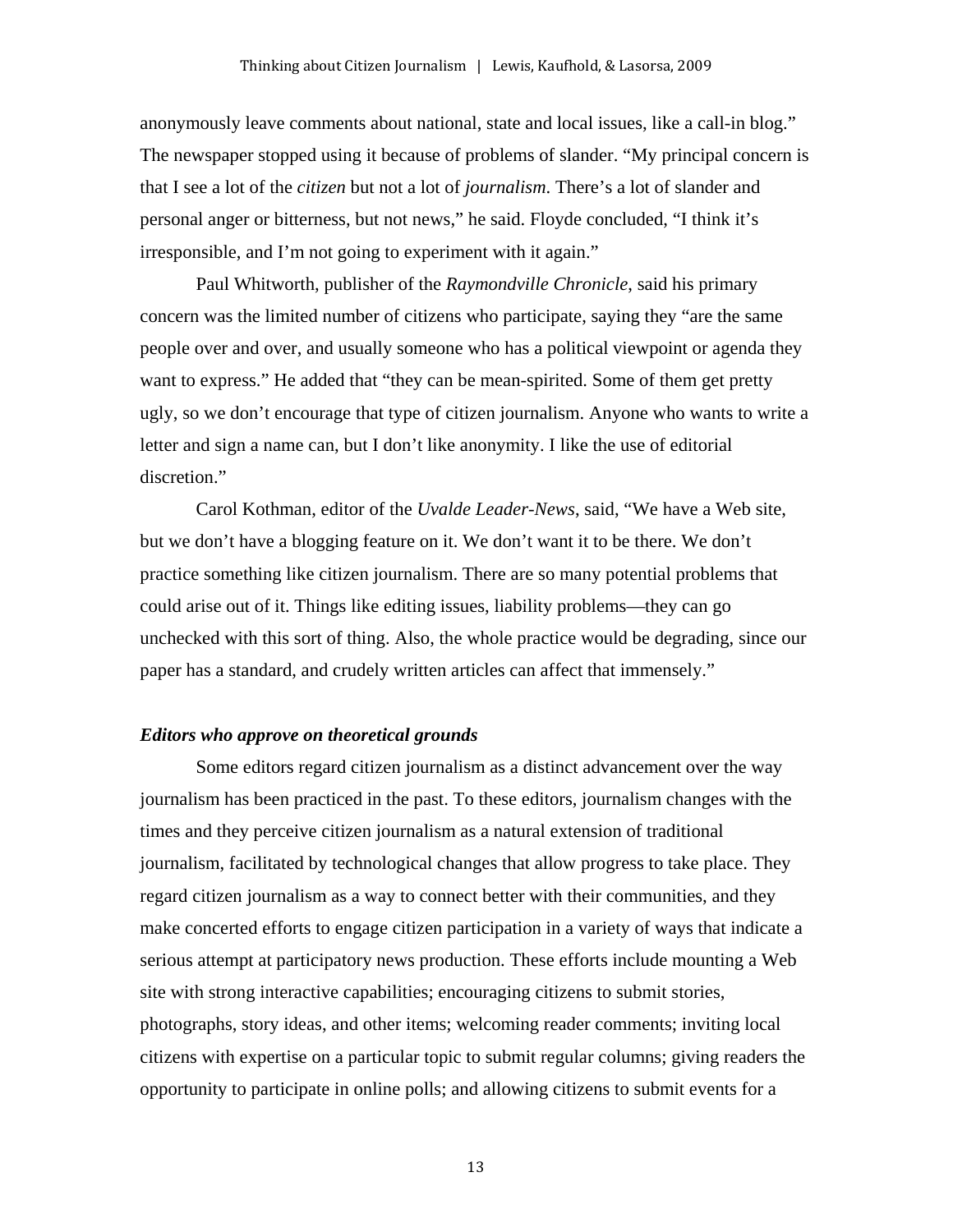community calendar. Some newspapers say they look to technological developments to allow them to expand their citizen journalism efforts further, such as giving citizens the capability of submitting video to the newspaper's web site. While some of these newspapers reported relatively minor problems with some of their citizen journalism efforts, they have not allowed these issues to dissuade them from pursuing other citizen journalism efforts. The newspapers in this group often expressed confidence that citizen journalism will continue to grow in importance.

Typical of the sentiments expressed by editors in this group are the following:

 Rachael Benavidez, editor of the *Brownsville Herald*, said of citizen journalism, "I think it's vital to engaging a community that wants to have more ownership of their local media. I think that newspapers have been reluctant to embrace some forms of citizen journalism because I think that the first forms of citizen journalism were meant as a vehicle to maybe criticize the local media or be alternative media. So now the task of the traditional media is to evolve that citizen journalist instinct to be something that is collaborative and not counter-productive to what the local media efforts are. So, it's coming around—short answer." Benazides said her newspaper has partnered with a local university in "an experiment in promoting civic engagement in the community. We conduct community surveys. We conduct accountability exercises with local government. We hold community forums and debates with the university and all of that stuff is interactive on the Web. Our readers can participate in the forum by submitting questions. They can watch it on streaming video. They can vote on the survey. They can do polls." She said the newspaper extended the idea to a program where all 78 schools in the county area voted online in a recent local election. "It's the kids participating in the process and we report their results along with live results, so I think that's a form of citizen journalism where they're speaking out, they're using the newspaper for accountability and other exercises and things. It's not traditional … but they all offer feedback and comment on the project and that gets published, as well."

 Shelly Gormey, editor of the *Bay City Tribune*, said she thinks citizen journalism represents an important aspect of the future of journalism. "I think journalism will not be replaced by it," she said, "but it will be supplemented by it." She said that "with tools like citizen journalism, actual journalism will be well-assisted." She said her newspaper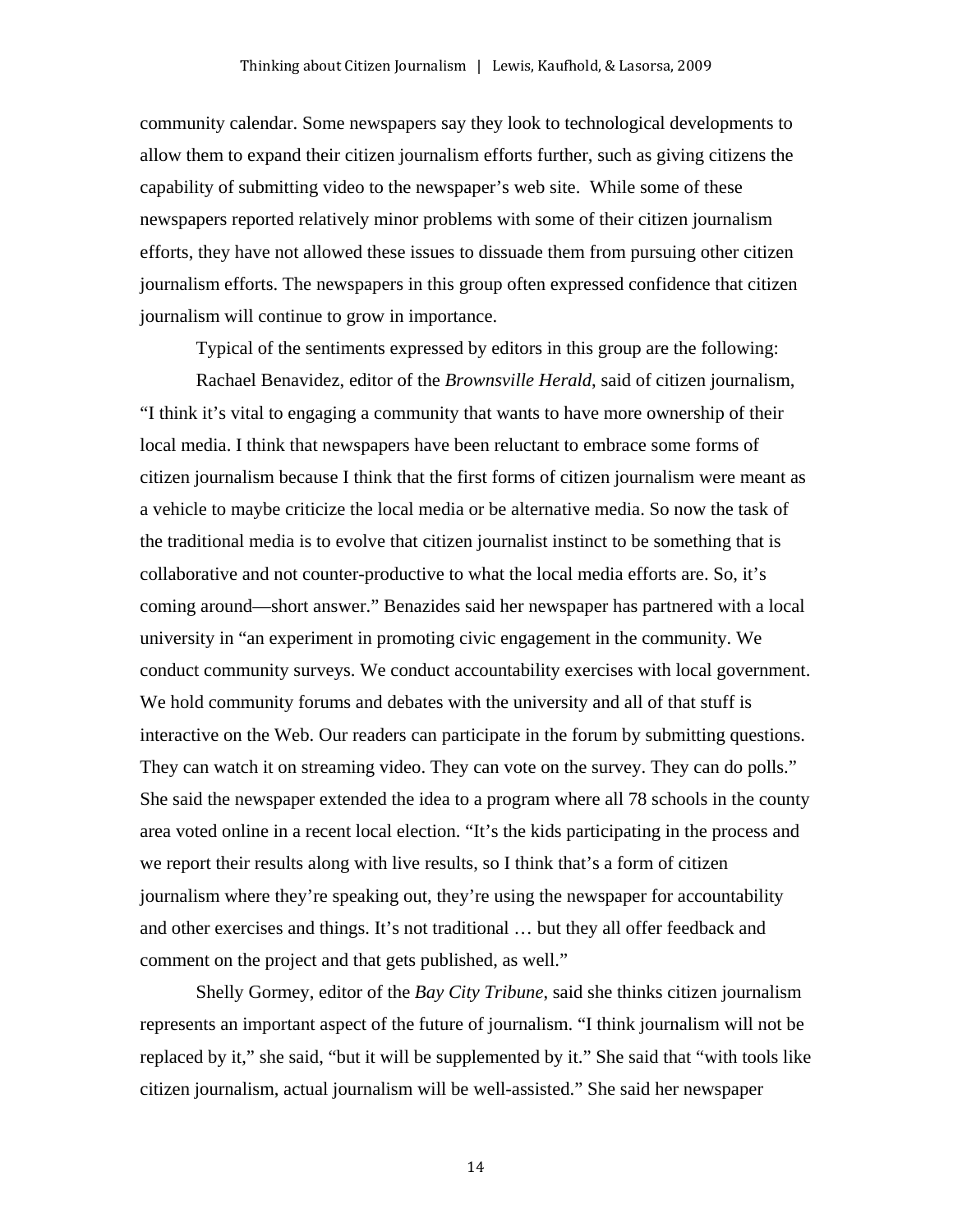employs citizen journalism "every chance it is possible. We have people getting involved and contributing."

 Greg Little, publisher of the *Gonzalez Inquirer*, said of citizen journalism, "The way I perceive it right now is it's a great thing…. I think it's in some respects the wave of the future. The biggest thing is getting younger people involved. Our circulation continues to go up but it's not from younger people. It's because we're doing a better paper and it's the older crowd. We've got to figure out a way to get the younger people involved and I think that's the way to do it…. The unique thing that we offer is we're the only place in town where you can get the news. You can't get it off the television. You can't get it from online except for our Web site. So, in some ways, we have a captive audience…. All you hear about is the death of newspapers. In a lot of cases it's true: the big daily newspapers are losing readers…. You can get the news anywhere. But for the smaller papers I think that's the way we'll survive…. We're the only place they can get what they need.... So I think smaller papers are actually at a bigger advantage right now."

 Jessica Hawley-Jerome, managing editor of the *Bandera Bulletin*, said of citizen participation in the production of the news, "We're always open. We have an open-door policy. We're always encouraging (readers) to bring us information and news that's important to them, either as a group entity or as individuals." She gave examples of the newspaper's efforts to get citizens to participate in the news. "If we have any active military who are coming home either on leave or for good, come tell us what you did." "We even have students, student journalism. We encourage 4H leaders … to contribute (monthly) and they'll get a byline in the paper. Elementary school students, and they have their own byline…. We clean it up as much as we can but still leave it in the style that they wrote it so that it's their words, it's their style and we always encourage stuff like that." Furthermore, she said: "Last year we ran a teen-to-teen column. We had a panel of four teenagers and we gave them an issue each week and each teenager contributed their perspective on whatever that week's issue was."

### *Editors who approve on practical grounds*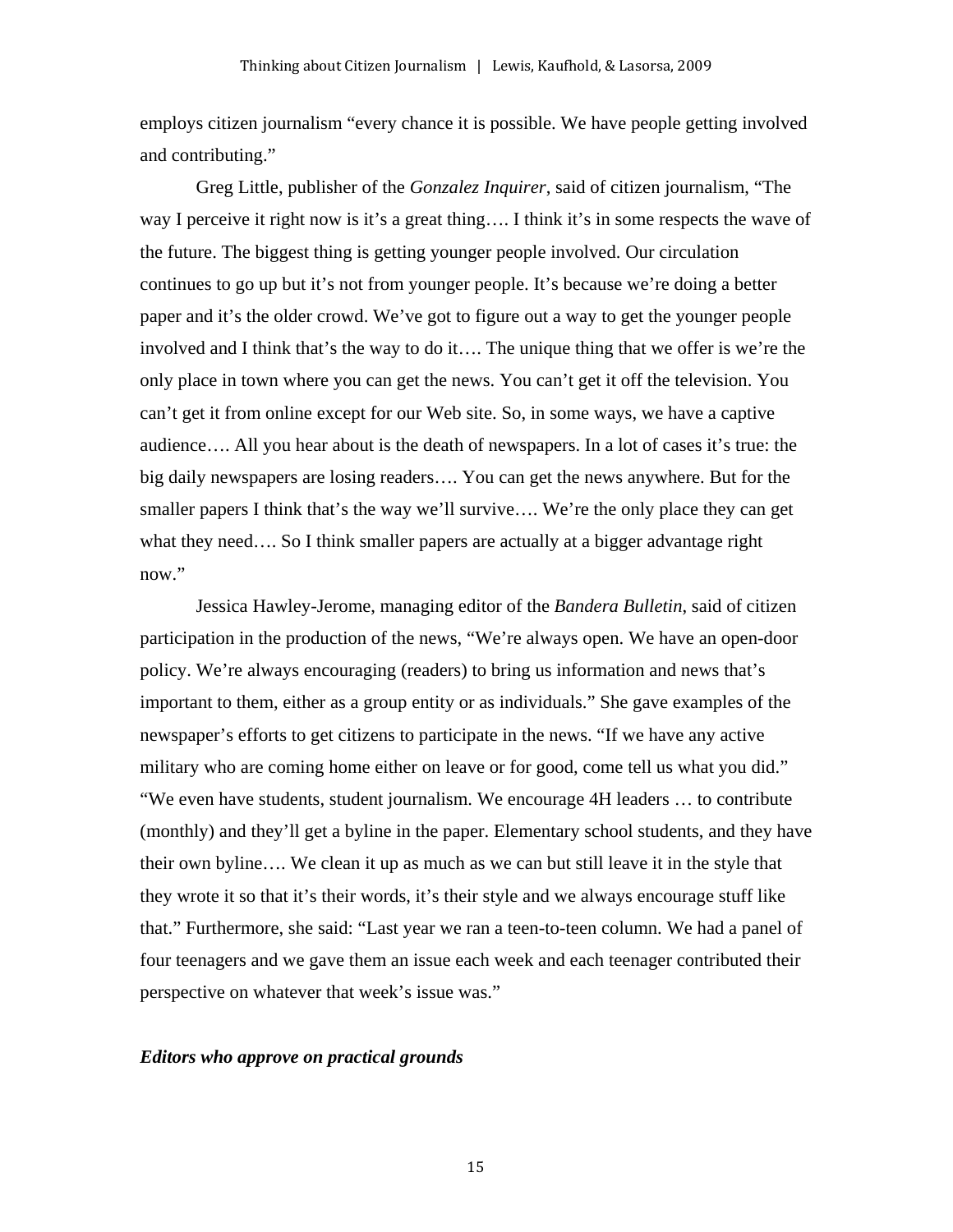Some editors take a decidedly pragmatic approach to the use of citizen journalists, without focusing much on the ways it might influence the news production process, either positively or negatively, or the ways it might influence community engagement in local affairs. These editors tend not to view citizen journalism as a way to encourage citizens to participate more in their community, or as a way for the newspaper to connect better with its readers. Instead, these editors tend to regard citizen journalism as a useful way for a newspaper with a limited staff and budget to obtain news that it otherwise would not acquire. Looking for sensible methods to improve their newspaper's ability to surveil the environment, these editors approach citizen journalism as a workable solution to their primary function. To these newspapers, citizen journalists mainly help them cover their communities.

Typical of the sentiments expressed by editors in this group are the following:

 DD Turner, managing editor of the *Marshall News Messenger*, said the newspaper relies heavily on material it receives "over the transom." The paper has "community pages for our outlying areas and that stuff is mostly submitted by the townspeople, or the school districts, and such. We have those. A lot of sports stuff is brought into us…. As long as they're willing to be edited, that's fine…. Because we're a small paper, it allows us to get stuff in that we wouldn't be able to send a reporter to." Turner said, "We really don't have any programs in place to encourage it… (but) I don't think it's bad for the paper, at all. Like I said, it gets you into areas where normally, especially for small papers like us, where we don't have the personnel to go…. As far as what we do here, we edit it, just make sure there's nothing libelous that can come back and haunt the paper."

 Mark Gwin, editor of the *Smithville Times*, said, "We focus on local news and try to cover the community as much as there is to cover, but we don't have any initiatives to involve the community." Furthermore, he said his newspaper has no plans to try to find ways to connect better with the community. At the same time, however, "We involve citizens extensively. It is very much a part of our paper. We have columnists writing about nature, humor, gossip, etc. There are about nine of them, I think. These citizen contributors are very important. They bring about unique angles of coverage…. It's especially important for local papers such as this one because we need help in covering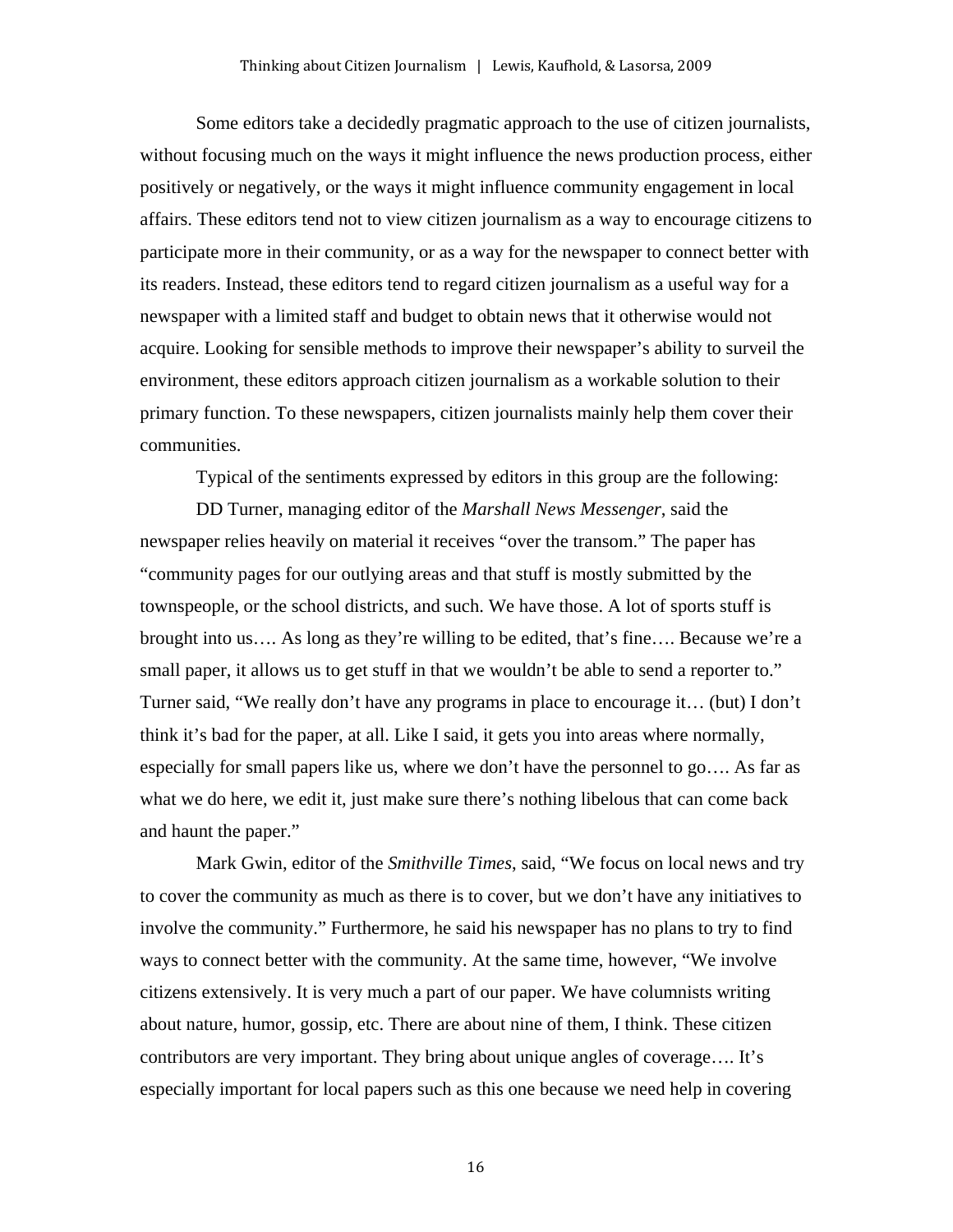everything that's required to be covered. It becomes impossible for us to get to every piece of news on our own. So, it's important for the future, as well."

 Karen Saught, editor of the *San Saba News and Star*, said of initiatives to involve the community in the production of the news, "No, we don't do any of those things. We are more concerned about staying on top of the news. That's the only way we engage the community." However, Saught said she thinks citizen journalism is the future of journalism: "Yes, it has to be. There is so much more to cover and (only) so many people who are in a position to cover it. So, I believe it is."

 Richard Nelson, editor of the *Jacksonville Daily Progress*, said of his paper's efforts to connect with the community, "We occasionally do a 'man-on-the-street' type thing to get more informed perspectives on our community. Plus, we have letters to the editor that are quite essential and, nowadays, we even have blogs on our Web site." Despite his paper's limited efforts along these lines, Nelson said he favors citizen journalism: "Yes, we are fine with citizen journalism…. If someone is willing to take on responsibility and identify themselves, then we are fine with it…. This sort of thing would help (the newspaper) penetrate more into the community happenings."

 Robert Wright, editor of the *Mexia Daily News*, said he believes his newspaper connects well with the community: "We're community-oriented. I know we miss some things on our limited staff (but) we're pretty well-connected, especially with schools and sports. We do pretty good, given that we don't have many people." He said, "I always find the time to cover the school board or the city council. Those are two big stories in town. I won't press anybody into service or request anyone to cover those kinds of stories. But if someone comes to me with a feature, sometimes I'll say, 'That's a pretty good story. Why don't you write it up and I'll put it in the paper.' I'll give people bylines." Wright said, "If it's of human interest, we'll use it. Sometimes I'll rework it. I do want to make sure it's readable."

 Tom Hawkins, editor and publisher of the *Groesbeck Journal*, said of citizen journalism, "I think we're very involved in it. I think we do a good job of letting people participate in the paper, in the content of the paper…. I think anytime you get input from your readers, it's good." However, Hawkins said, "We don't really make much of an effort to get citizens involved, but we get it anyway. I think it's hard to explain. Every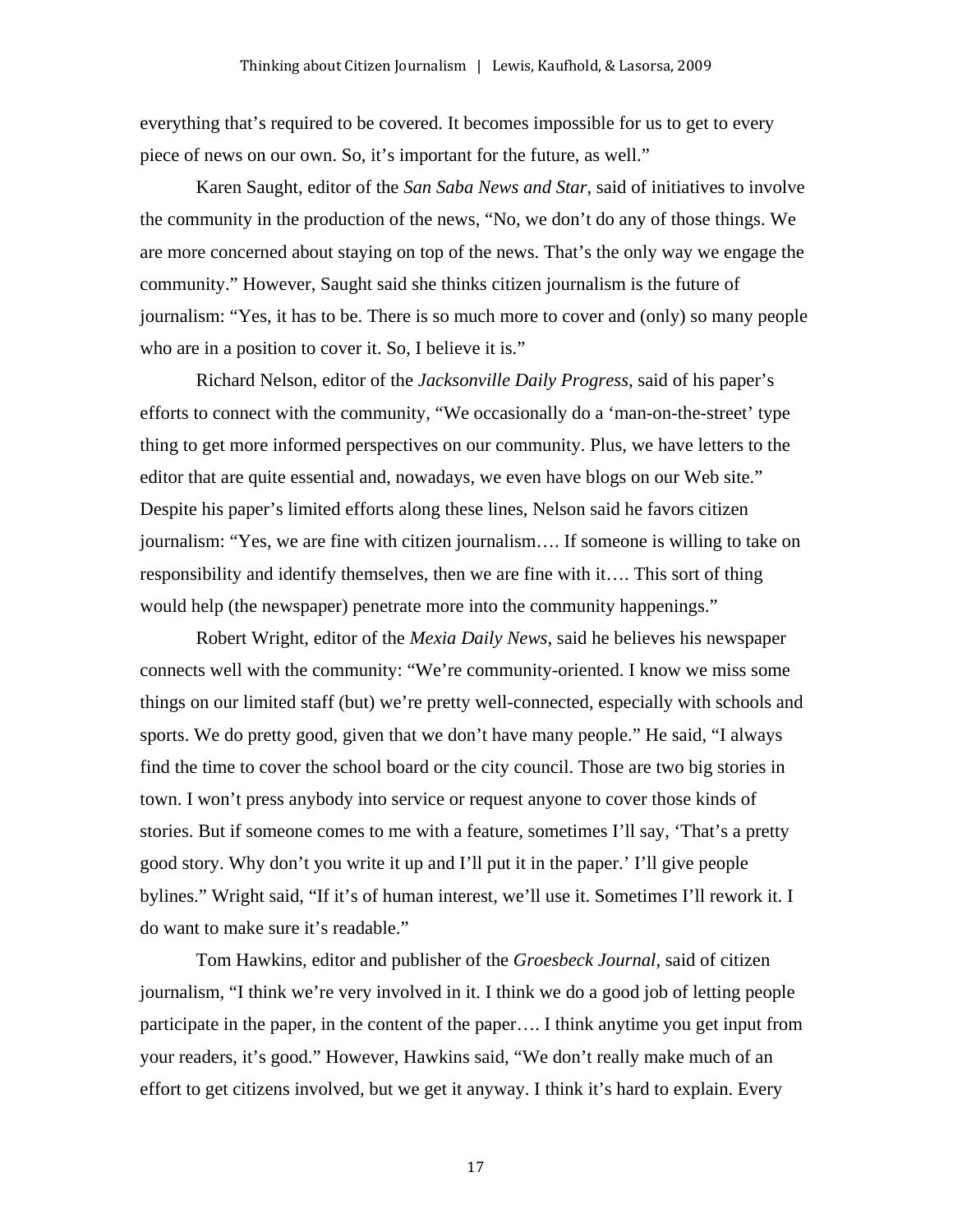newspaper has its own personality and people have always had ease submitting things to us, and we pretty well take most of their information…. We're pretty short on staff."

 Chris Lundstrom, editor of the *Jackson County Herald-Tribune*, said, "We are hindered by our small staff. Yes, we have huge ideas of things we would like to do but … our time limits us from covering as many things as I would like to do. I would like to go to more events and reach out." Lundstrom sees citizen journalism as a way to alleviate the problem, saying, "Newspapers are struggling to survive in this new world of online journalism, their staffs are being cut, and I think if they're able to get articles generated by people on the outside…. I think that's probably not a bad idea, as long as the people are able to write…. We do have stringers that cover our sports because we can't get to all of them and we do encourage that. We are not averse to having guest journalists…. The main thing is it has to be relevant to the people here in Jackson County."

# **ANALYSIS AND DISCUSSION**

We do not want to leave the reader with the impression that all 29 editors fit securely into one of the four quadrants of the citizen journalism model (see Figure 1). Some editors were more neutral in their positions than others. Some editors explicitly expressed conflicted positions, and indicated that they were struggling with the place of citizen journalism at their newspaper. While an attempt was made to locate editors within one quadrant, membership in each group was not mutually exclusive, with some editors falling mostly into one category but straddling another. This was especially true regarding the theoretical–practical dimension. In some cases, it was difficult to decide whether an editor was being (un)favorable toward citizen journalism for mostly theoretical or practical reasons. In those cases, we tried to identify editors with the group that appeared to represent their position most strongly. Risking the threat of forcing the 29 editors into a Procrustean bed, we identified 7 editors who rejected citizen journalism primarily on theoretical grounds, 4 editors who rejected it primarily on practical grounds, 9 who approved of citizen journalism mostly on theoretical grounds, and 9 who approved of it mostly on practical grounds.

While some editors regard citizen participation in the news production process as anathema to sound journalism, other editors see it as a central component of the future of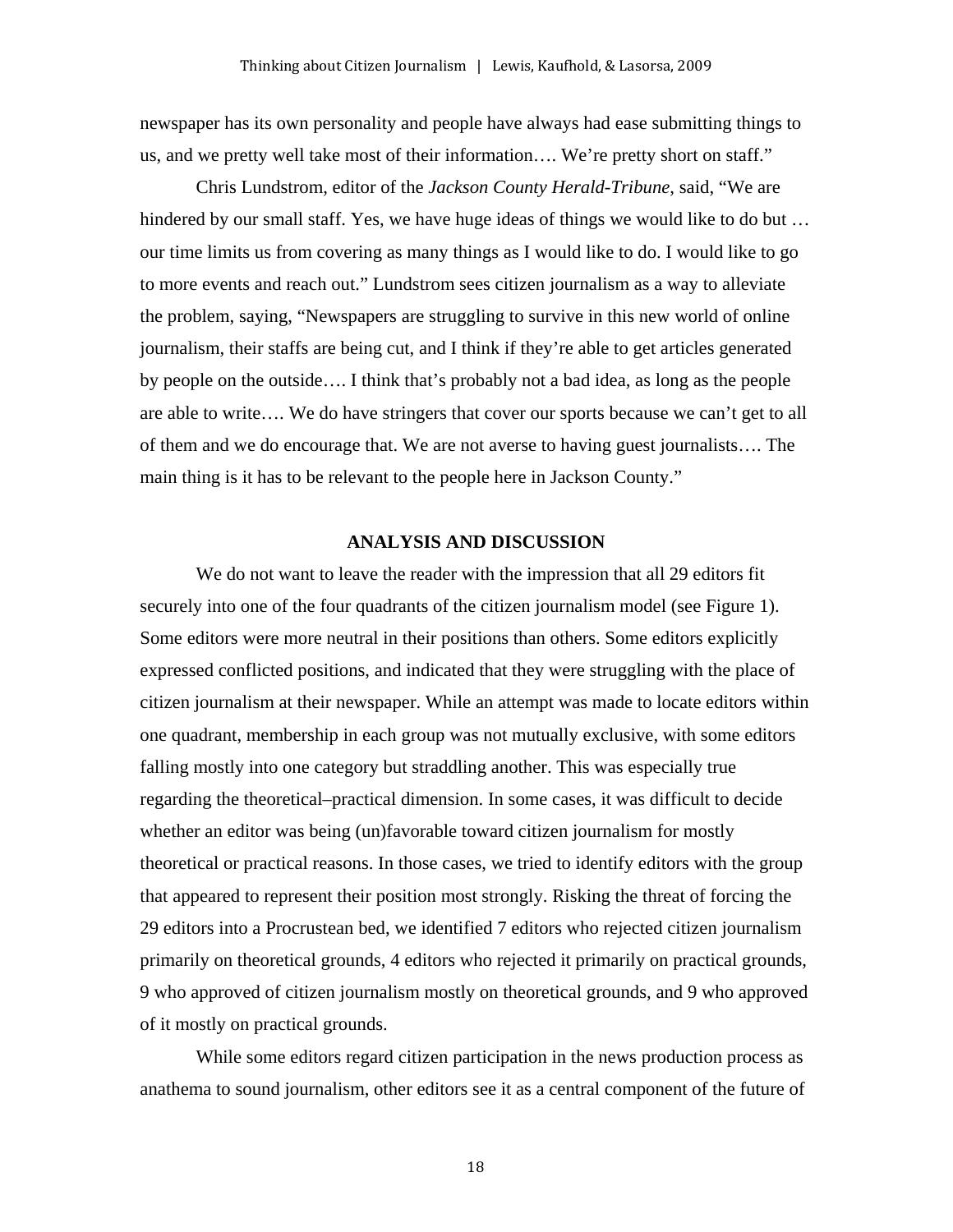journalism; and while some editors recall with regret failed citizen journalism efforts of the past, other editors appear eager to experiment in the future with new ways to try to make citizen journalism work in their newsrooms. Regardless of their position, though, one thing is clear: Editors of community newspapers are *thinking* about citizen journalism.

It is worth noting that in these interviews none of the editors ever mentioned the word "gatekeeping," and yet the concept was an implicit thread running through much of their reasoning. This was true both in arguments for and against citizen journalism at the community newspaper level. For editors opposed to citizen journalism, they emphasized the importance of safeguarding the integrity of what passed through their gates prepublication—of guarding traditional routines of newsgathering and reporting, and of truth-value and legal protection that could only be ensured under the steady hand of trained professionals. Meanwhile, for editors who supported citizen journalism, they saw real practical advantages and philosophical reasons for easing restrictions at the gate in order to make the news more of a participatory process than a static product. They believed that this, in turn, would make the news itself more meaningful and thus more effectual, for commercial and/or civic purposes. As one editor put it: "We're always open. We have an *open-door* policy" (emphasis added). The spatial metaphor of gatekeeping, therefore, offers a welcome point of entry itself for the study of participatory news production as it evolves at news organizations large and small alike.

### **CONCLUSIONS AND LIMITATIONS**

Ultimately, the complexity in attempting to categorize these editors—mapping them onto a pro-con matrix—provides what is likely this study's most obvious but nevertheless important finding: that community newspaper editors have widely different opinions about and rationales for rebuffing or embracing citizen journalism. While clear delineations generally emerged along practical and ideological continua, editors' positions were not mutually exclusive, nor did one strain of thought emerge predominant. Additionally, the intensity of editors' opinions varied substantially, and could not always easily be captured in a relatively short interview. Nevertheless, our representation in Figure 1 offers a novel and promising model, like that of Domingo et al. (2008), for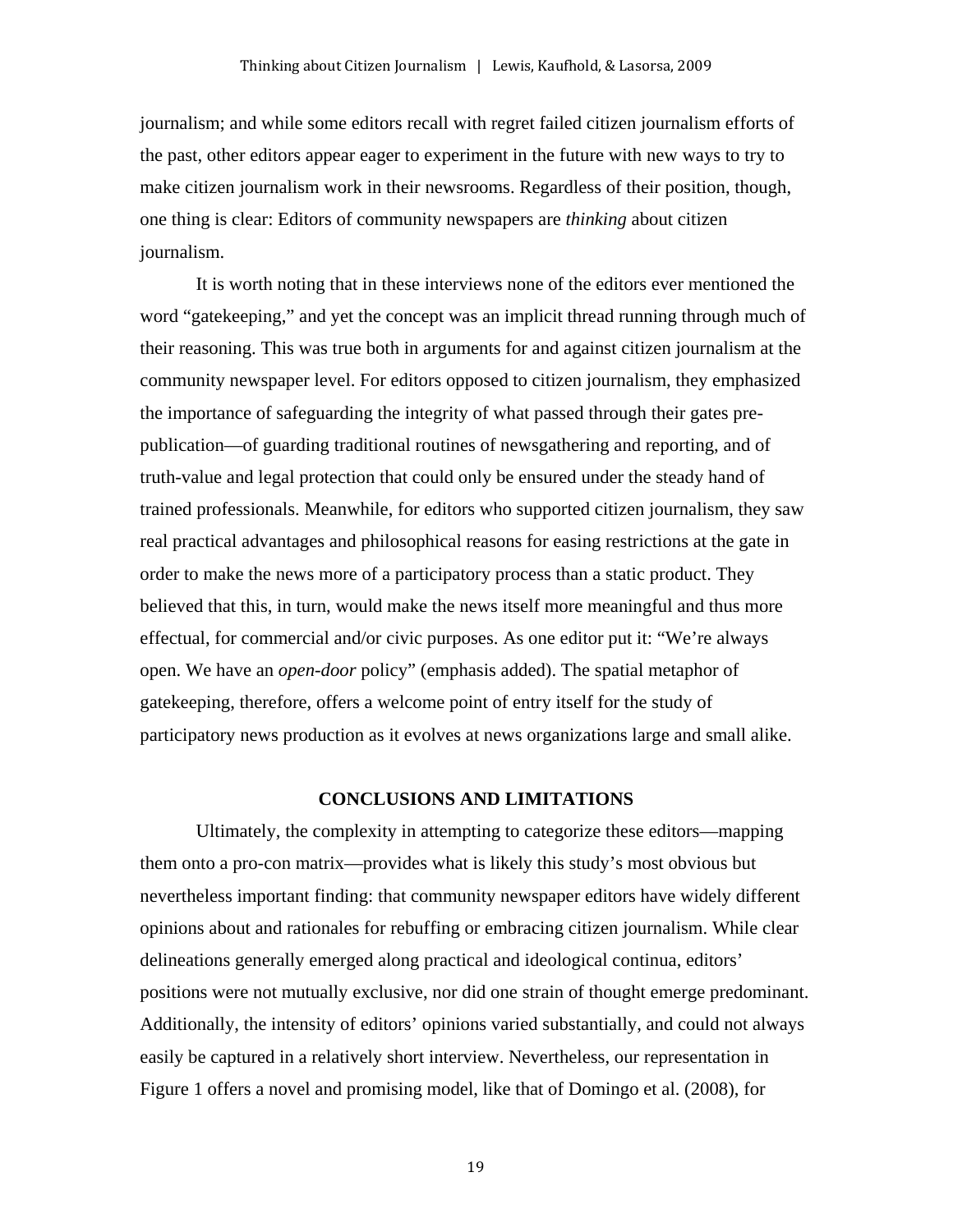visualizing the competing and complementary interplay of participatory and traditional modes of journalistic work.

 While it might be difficult to generalize these findings to the nearly 1,500 daily newspapers in the United States, let alone to community news organizations around the world, it's nevertheless apparent that editors interviewed in this study expressed professional concerns (of objectivity, accuracy, ethics, and so on) shared by colleagues at larger organizations—even as news professionalism itself becomes a more cross-national phenomenon (Reese, 2001, 2008). In the cases in which community editors guarded against citizen participation, it was overwhelmingly because of concerns over the quality and integrity of contributions, much like Hermida and Thurman (2008) found in the British press. In cases in which citizen journalism was embraced—out of either enthusiasm or necessity or both—some contributors were carefully selected for their expertise or ability to extend the community reach of the paper, and were often still subject to an editor's review. This pattern of modified gatekeeping was evident in the work of Domingo and his colleagues (2008).

 Finally, while it's true that the community newspapers studied here are qualitatively different from larger news media, the commercial success and agendasetting influence of smaller papers could hold key lessons for the press broadly as the formerly mass audience is increasingly fractured and clustered around narrow communities of interest. The experience of community newspapers and the sensemaking of their gatekeeping editors, therefore, offer a new vantage point on the changing nature of participatory media production and its relationship to democratic publics. Whether and how citizens play a greater role in shaping their community's news and views remains to be seen. What appears unchanged, however, is that a local newspaper editor, in large measure, still guards the gate.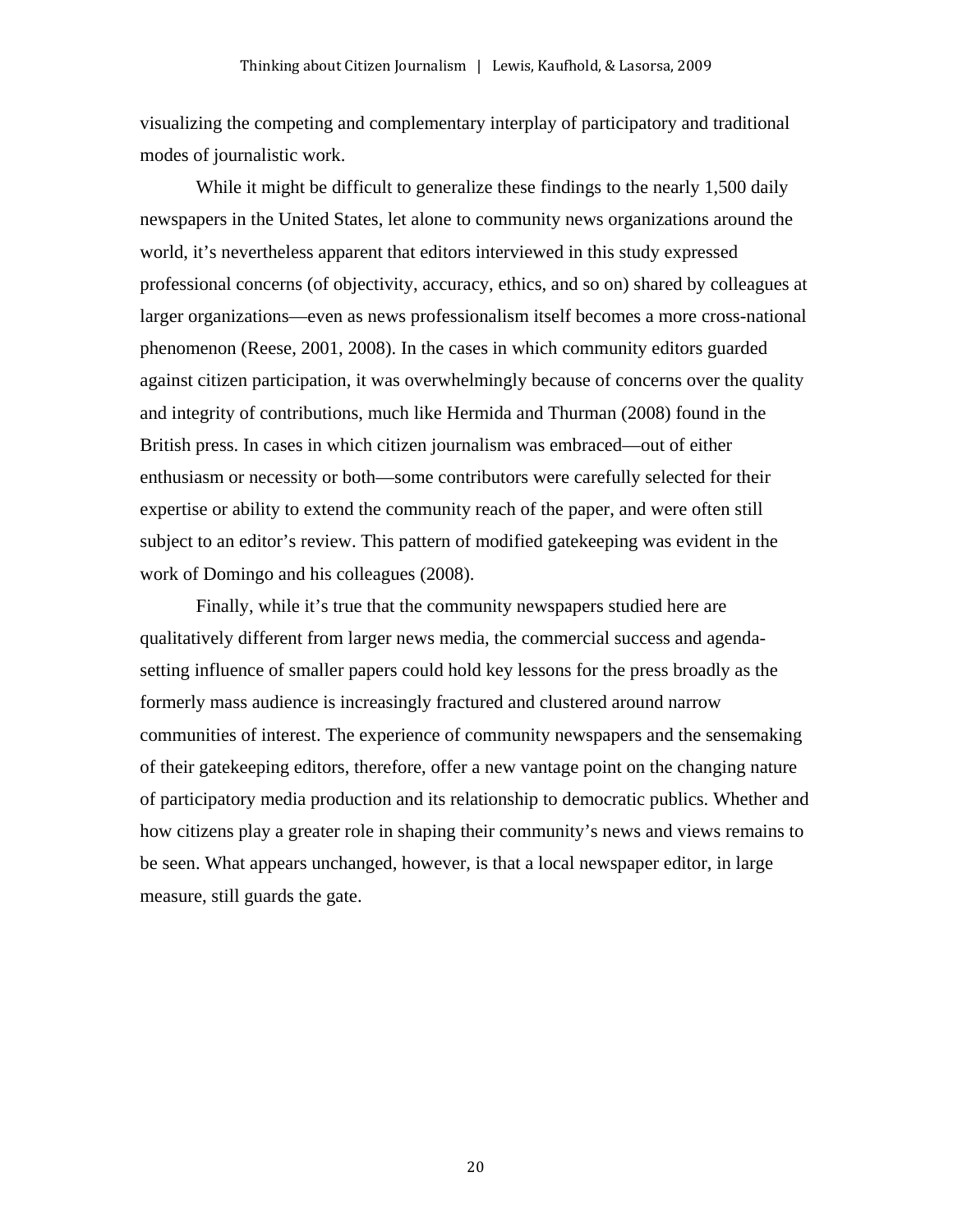Figure 1

*Mapping Patterns of Newspaper Editor Perspectives on Citizen Journalism*

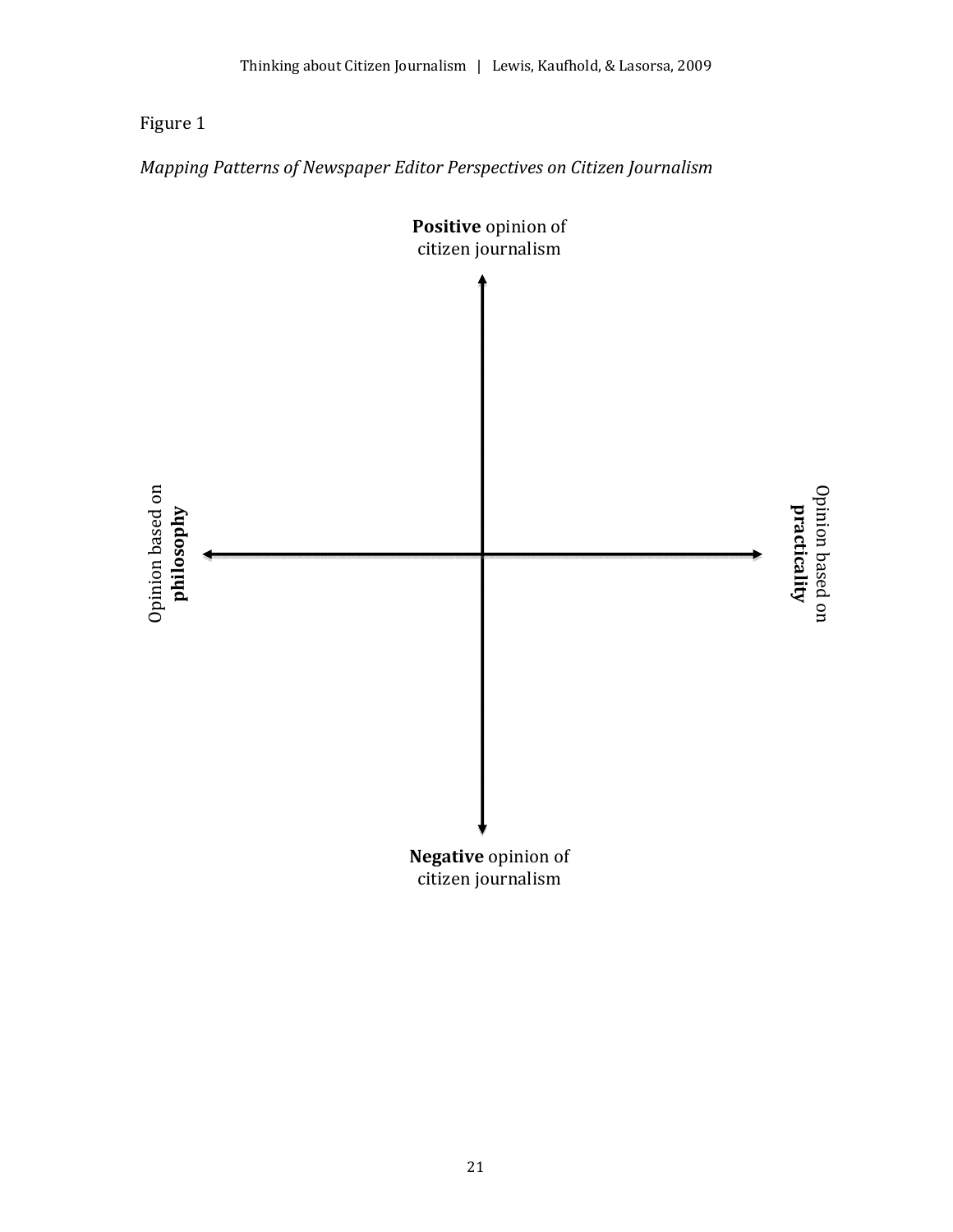| Editor*                  | <b>Newspaper (City)</b>                      | $\mathbf{Type}^{\intercal}$ | <b>Circulation</b> |
|--------------------------|----------------------------------------------|-----------------------------|--------------------|
| Jessica Hawley-Jerome    | <b>Bandera Bulletin</b>                      | Weekly                      | 3,500              |
| Davis McAuley            | <b>Bastrop Advertiser</b>                    | Weekly                      | 5,400              |
| <b>Arthur Hahn</b>       | <b>Brenham Banner-Press</b>                  | Daily                       | 5,626              |
| Hal Brown                | <b>Burnet Bulletin</b>                       | Weekly                      | 3,200              |
| Rosa Delgado             | Del Rio News-Herald                          | Daily                       | 4,852              |
| <b>Bob Hanael</b>        | Fort Bend (Rosenberg) Herald & Texas Coaster | Daily                       | 7,179              |
| <b>Tom Hawkins</b>       | Groesbeck Journal                            | Weekly                      | 3,600              |
| Tony Floyde              | <b>Henderson Daily News</b>                  | Daily                       | 6,039              |
| Chris Lundstrom          | Jackson County (Edna) Herald-Tribune         | Weekly                      | 4,000              |
| <b>Richard Nelson</b>    | <b>Jacksonville Daily Progress</b>           | Daily                       | 3,900              |
| <b>DD</b> Turner         | <b>Marshall News Messenger</b>               | Daily                       | 6,687              |
| Robert Wright            | Mexia News                                   | Daily                       | 3,000              |
| Lillie Bush              | Mount Vernon Optic-Herald                    | Weekly                      | 3,100              |
| <b>Elizabeth Sweeten</b> | Port Isabel/South Padre Press                | Weekly                      | 4,860              |
| Paul Whitworth           | Raymondville Chronicle & Willacy County News | Weekly                      | 3,400              |
| <b>Brad Stutzman</b>     | Round Rock Leader                            | Weekly                      | 6,000              |
| <b>Tim Fleisher</b>      | Salado Village Voice                         | Weekly                      | 2,500              |
| Rowe Ray                 | San Marcos Daily Record                      | Daily                       | 6,464              |
| Karen Saught             | San Saba News & Star                         | Weekly                      | 2,700              |
| Gerry L. Dickert         | Silsbee Bee                                  | Weekly                      | 6,200              |
| Carroll Wilson           | Temple Daily Telegram                        | Daily                       | 19,007             |
| Daniel Walker            | Rockwall County (Greenville) Herald-Banner   | Daily                       | 8,283              |
| <b>Shelly Gormey</b>     | The Bay City Tribune                         | Weekly                      | 5,200              |
| Rachel Benavidez         | The Brownsville Herald                       | Daily                       | 15,559             |
| Greg Little              | The Gonzales Inquirer                        | Weekly                      | 4,000              |
| Mary Madewell            | The Paris News                               | Daily                       | 9,302              |
| Mark Gwin                | The Smithville Times                         | Weekly                      | 3,100              |
| Carol Kothman            | <b>Uvalde Leader-News</b>                    | Weekly                      | 5,453              |
| Bryan Cox                | <b>Wise County (Decatur) Messenger</b>       | Weekly                      | 7,015              |

# **Appendix: Interviewees and their Community Newspapers in the State of Texas**

\* The 29 editors above were interviewed in two waves, in April-May 2008 and August-September 2008. Each was selected for having the greatest control over editorial content, and thus most held titles such as editor-in-chief, executive editor, or managing editor—i.e., all top editors in their respective newsrooms. In rare cases, those interviewed called themselves "publishers," reflecting the fact that at community newspapers the publisher often presides over editorial and business decisions.

**†** The distinctions of "daily" and "weekly" are employed here because they match official categorizations, although some of the weeklies publish more frequently, such as twice in a given week.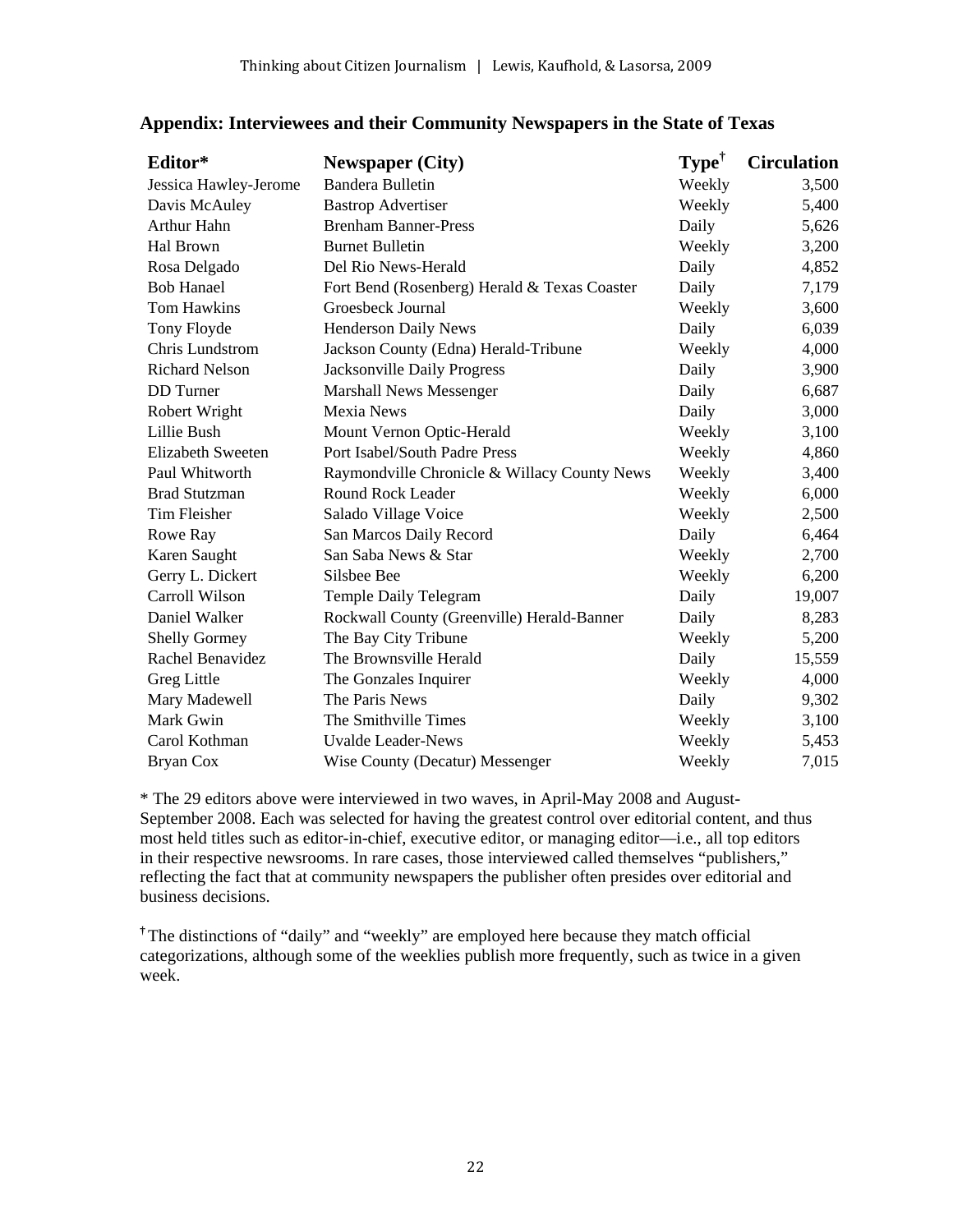# **References**

- Anderson, C. (2008). Journalism: Expertise, authority, and power in democratic life. In D. Hesmondhalgh, & J. Toynbee (Eds.), *The Media and Social Theory* (pp. 248-64). New York: Routledge.
- Arant, M. D., & Anderson, J. Q. (2001). Newspaper online editors support traditional standards. *Newspaper Research Journal*, *22*(4), 57.
- Bardoel, J., & Deuze, M. (2001). 'Network Journalism': Converging competencies of old and new media professionals. *Australian Journalism Review*, *23*(3), 91-103.
- Benkler, Y. (2006). *The wealth of networks: How social production transforms markets and freedom.* New Haven, CT: Yale University Press.
- Black, J. (Editor). (1997). *Mixed news: The public/civic/communitarian journalism debate.* Mahwah, NJ: Erlbaum.
- Boczkowski, P. J. (2004). *Digitizing the news: Innovation in online newspapers.*  Cambridge, MA: MIT Press.
- Bowman, S., & Willis, C. (2002). We Media: How audiences are shaping the future of news and information. Reston, Va.: The Media Center at the American Press Institute, 2003. From

http://www.hypergene.net/wemedia/download/we\_media.pdf

- Boyle, K. D. (2008). *Transforming the news: The impact of leadership and organizational factors on the adoption and use of interactive elements on newspaper web sites.* Unpublished dissertation, Texas Tech University.
- Breed, W. (1955). Social control in the newsroom: A functional analysis. *Social Forces*, *33*, 326-335.
- Bruns, A. (2005). *Gatewatching: Collaborative online news production.* New York: Peter Lang.
- Carpenter, S. (2008). How online citizen journalism publications and online newspapers utilize the objectivity standard and rely on external sources. *Journalism & Mass Communication Quarterly*, *85*(3), 531-548.
- Cassidy, W. P. (2006). Gatekeeping similar for online, print journalists. *Newspaper Research Journal*, *27*(2), 6-23.
- Cooper, A. (2008). The bigger tent. *Columbia Journalism Review*, *47*(3), 45-47.
- Demers, D. P. (1996). Does personal experience in a community increase or decrease newspaper reading? *Journalism & Mass Communication Quarterly*, *73*(2), 304-318.
- Deuze, M. (2003). The Web and its journalisms: Considering the consequences of different types of newsmedia online. *New Media & Society*, *5*(2), 203-230.
- Deuze, M. (2005a). Popular journalism and professional ideology: Tabloid reporters and editors speak out. *Media, Culture & Society*, *27*(6), 861-882.
- Deuze, M. (2005b). What is journalism? Professional identity and ideology of journalists reconsidered. *Journalism*, *6*(4), 442.
- Deuze, M. (2008). The professional identity of journalists in the context of convergence culture. *Observatorio (Obs\*)*, *2*(4), 103-117.
- Deuze, M., Bruns, & Neuberger (2007). Preparing for an age of participatory news. *Journalism Practice*, *1*(3), 322-338.
- Domingo, D., Quandt, T., Heinonen, A., Paulussen, S., Singer, J. B., & Vujnovic, M. (2008). Participatory journalism practices in the media and beyond. *Journalism*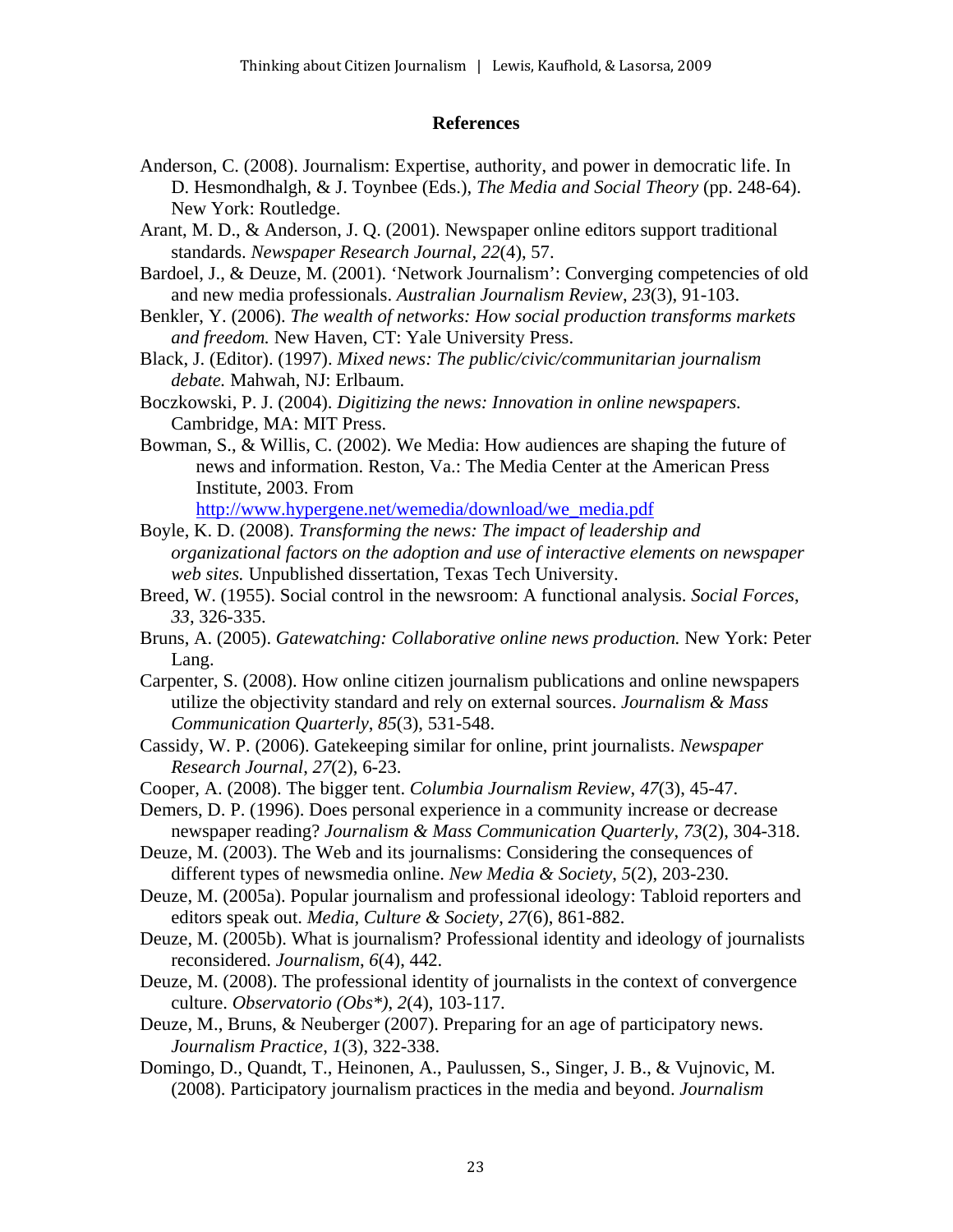*Practice*, *2*(3), 326-342.

Gans, H. J. (1979). *Deciding what's news.* New York: Pantheon Books.

- Haas, T. (2005). From 'public journalism' to the 'public's journalism'? Rhetoric and reality in the discourse on weblogs. *Journalism Studies*, *6*(3), 387-396.
- Hermida, A., & Thurman, N. (2008). A clash of cultures: The integration of usergenerated content within professional journalistic frameworks at British newspaper websites. *Journalism Practice*, *2*(3), 343-356.
- Jarvis, J. (2006, July 5). Networked journalism. Buzzmachine [Web page]. URL: http://www.buzzmachine.com/2006/07/05/networked-journalism
- Jenkins, H. (2004). The cultural logic of media convergence. *International Journal of Cultural Studies*, *7*(1), 33-43.
- Jenkins, H. (2006). *Convergence culture: Where old and new media collide.* New York: New York University Press.
- Jesdanun, A. (2009, February 3). Earnings Preview: McClatchy faces pressure in 4Q. *Forbes* [Web page]. Retrieved February 23, 2009, from http://www.forbes.com/feeds/ap/2009/02/03/ap6001768.html
- Kovacic, M. P., & Erjavec, K. (2008). Mobi journalism in Slovenia. *Journalism Studies*, *9*(6), 874-890.
- Lindlof, T. R., & Taylor, B. C. (2002). *Qualitative communication research methods.*  Thousand Oaks, CA: Sage.
- Merill, J. C., Gade, P., Blevens, F. R. (2001). *Twilight of press freedom: The rise of people's journalism*. Hillsdale, NJ: Lawrence Erlbaum.
- Mutter, A. (2009, January 29). Small publishers barely feel the pinch. *Reflections of a Newsosaur* [Web page]. Retrieved February 8, 2009, from http://newsosaur.blogspot.com/2009/01/small-publishers-barely-feel-pinch.html.

Outing, S. (2005, June 15). The 11 layers of citizen journalism. *Poynter Online* [Web page]. Retrieved February 23, 2009, from http://www.poynter.org/content/content\_view.asp?id=83126

- Paterson, C., & Domingo, D. (2008). *Making online news: The ethnography of new media production.* New York: Peter Lang.
- Quart, A. (2008). Lost media, found media. *Columbia Journalism Review*, *47*(1), 28-34.
- Reese, S. D. (2001). Understanding the global journalist: A hierarchy-of-influences approach. *Journalism Studies*, *2*(2), 173-187.
- Reese, S. D. (2008). Theorizing a globalized journalism. In M. Löffelholz, & D. H. Weaver (Eds.), *Global journalism research: Theories, methods, findings, future* (pp. 240-52). London: Blackwell.
- Robinson, S. (2007). 'Someone's gotta be in control here': The institutionalization of online news and the creation of a shared journalistic authority. *Journalism Practice*, *1*(3), 305-321.
- Rosen, J. (2006, June 27). The people formerly known as the audience. *Pressthink* [Web page]. Retrieved February 23, 2009, from

http://journalism.nyu.edu/pubzone/weblogs/pressthink/2006/06/27/ppl\_frmr.html

Rosen, J. (2008, July 14). A most useful definition of citizen journalism. *Pressthink* [Web page]. Retrieved February 23, 2009, from http://journalism.nyu.edu/pubzone/weblogs/pressthink/2008/07/14/a\_most\_useful\_d. html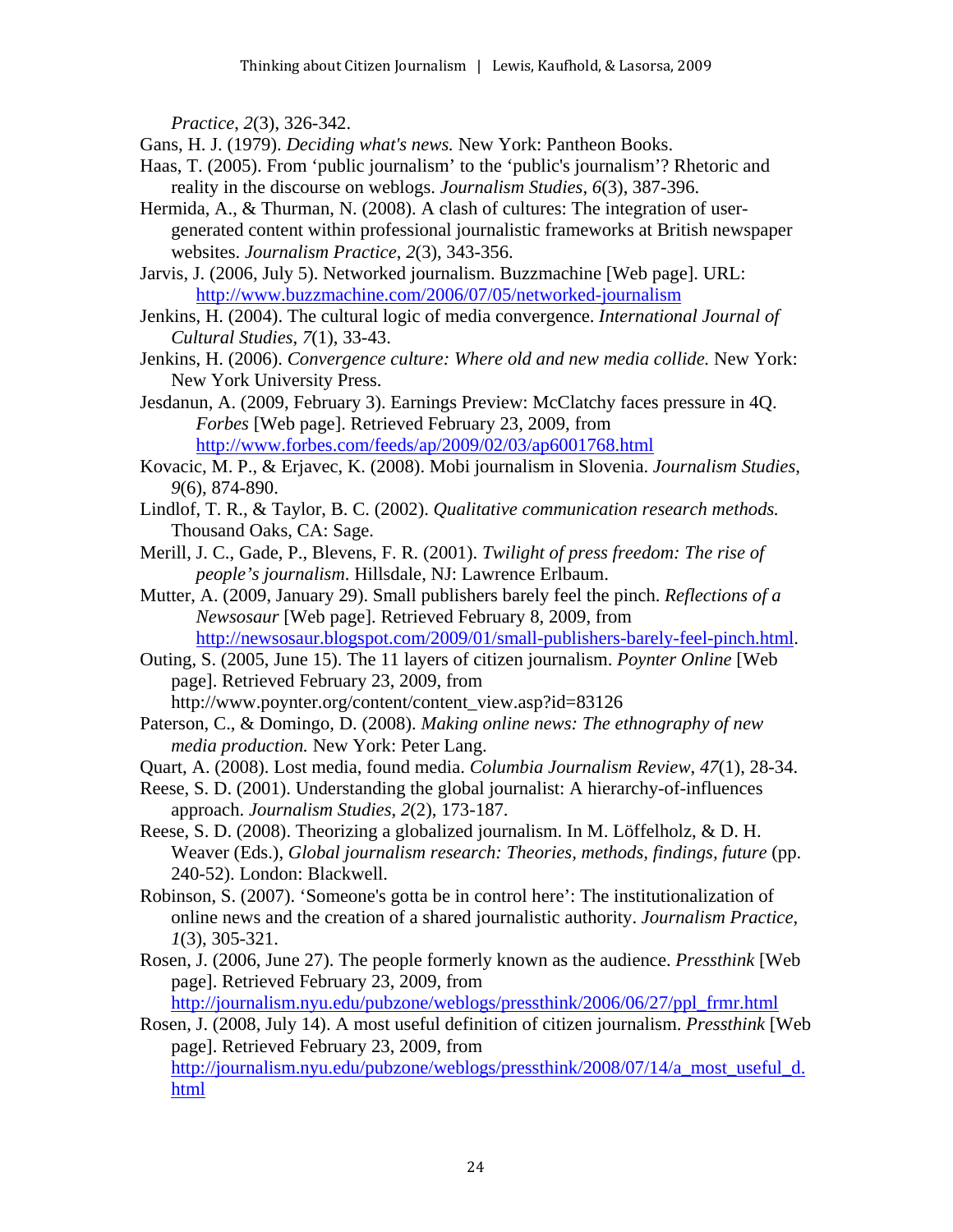- Shoemaker, P. J., & Reese, S. D. (1996). *Mediating the message: Theories of influences on mass media content.* White Plains, NY: Longman.
- Shoemaker, P. J., & Vos, T. P. (2009). *Gatekeeping theory.* New York: Routledge.
- Shoemaker, P. J., Eichholz, M., Kim, E., & Wrigley, B. (2001). Individual and routine forces in gatekeeping. *Mass Communication Quarterly*, *78*(2), 233-246.
- Shoemaker, P. J., Vos, T. P., & Reese, S. D. (2008). Journalists as gatekeepers. In K. Wahl-Jorgensen, & T. Hanitzsch (Eds.), *Handbook of Journalism Studies* (pp. 73- 87). New York: Routledge.
- Singer, J. B. (1998). Online journalists: Foundations for research into their changing roles. *Journal of Computer-Mediated Communication*, *4*(1). Retrieved February 23, 2009, from http://jcmc.indiana.edu/vol4/issue1/singer.html
- Singer, J. B. (2003). Who are these guys? The online challenge to the notion of journalistic professionalism. *Journalism*, *4*(2), 139-163.
- Singer, J. B. (2006a). The socially responsible existentialist: A normative emphasis for journalists in a new media environment. *Journalism Studies*, *7*(1), 2-18.
- Singer, J. B. (2006b). Stepping back from the gate: Online newspaper editors and the coproduction of content in campaign 2004. *Journalism & Mass Communication Quarterly*, *83*(2), 265-280.
- Singer, J. B. (2007). Contested autonomy: Professional and popular claims on journalistic norms. *Journalism Studies*, *8*(1), 79-95.
- Singer, J. B. (2008). Five Ws and an H: Digital challenges in newspaper newsrooms and boardrooms. *International Journal on Media Management*, *10*(3), 122-129.
- Snider, P. B. (1967). 'Mr. Gates' revisited: A 1966 version of the 1949 case study. *Journalism Quarterly*, *44*, 419-427.
- Texas Press Messenger (2007, December 7). Circulation drops in 2007; semis keep best record. *Texas Press Messenger* [Web page]. Retrieved February 23, 2009, from http://www.texaspress.com/index.php/publications/messenger/messengerarchives/93-circulation-drops-in-2007-semis-keep-best-record
- Thurman, N. (2008). Forums for citizen journalists? Adoption of user generated content initiatives by online news media. *New Media & Society*, *10*(1), 139-157.
- Thurman, N., & Lupton, B. (2008). Convergence calls: Multimedia storytelling at British news websites. *Convergence: The Journal of Research Into New Media Technologies*, *14*(4), 439-455.
- Tremayne, M., Weiss, A. S., & Alves, R. C. (2007). From product to service: The diffusion of dynamic content in online newspapers. *Journalism & Mass Communication Quarterly*, *84*(4), 825-839.
- Tuchman, G. (1973). Making news by doing work: Routinizing the unexpected. *American Journal of Sociology*, *79*(1), 110-131.
- Weaver, D. H., Beam, R. A., Brownlee, B. J., Voakes, P. S., & Wilhoit, G. C. (2007). *The American journalist in the 21st century: U.S. news people at the dawn of a new millennium.* Mahwah, NJ: Erlbaum.
- White, D. M. (1950). The gatekeeper: A case study in the selection of news. *Journalism Quarterly*, *27*, 383-396.
- Williams, B. A., & Carpini, M. X. D. (2004). Monica and Bill all the time and everywhere: The collapse of gatekeeping and agenda setting in the new media environment. *American Behavioral Scientist*, *47*(9), 1208-1230.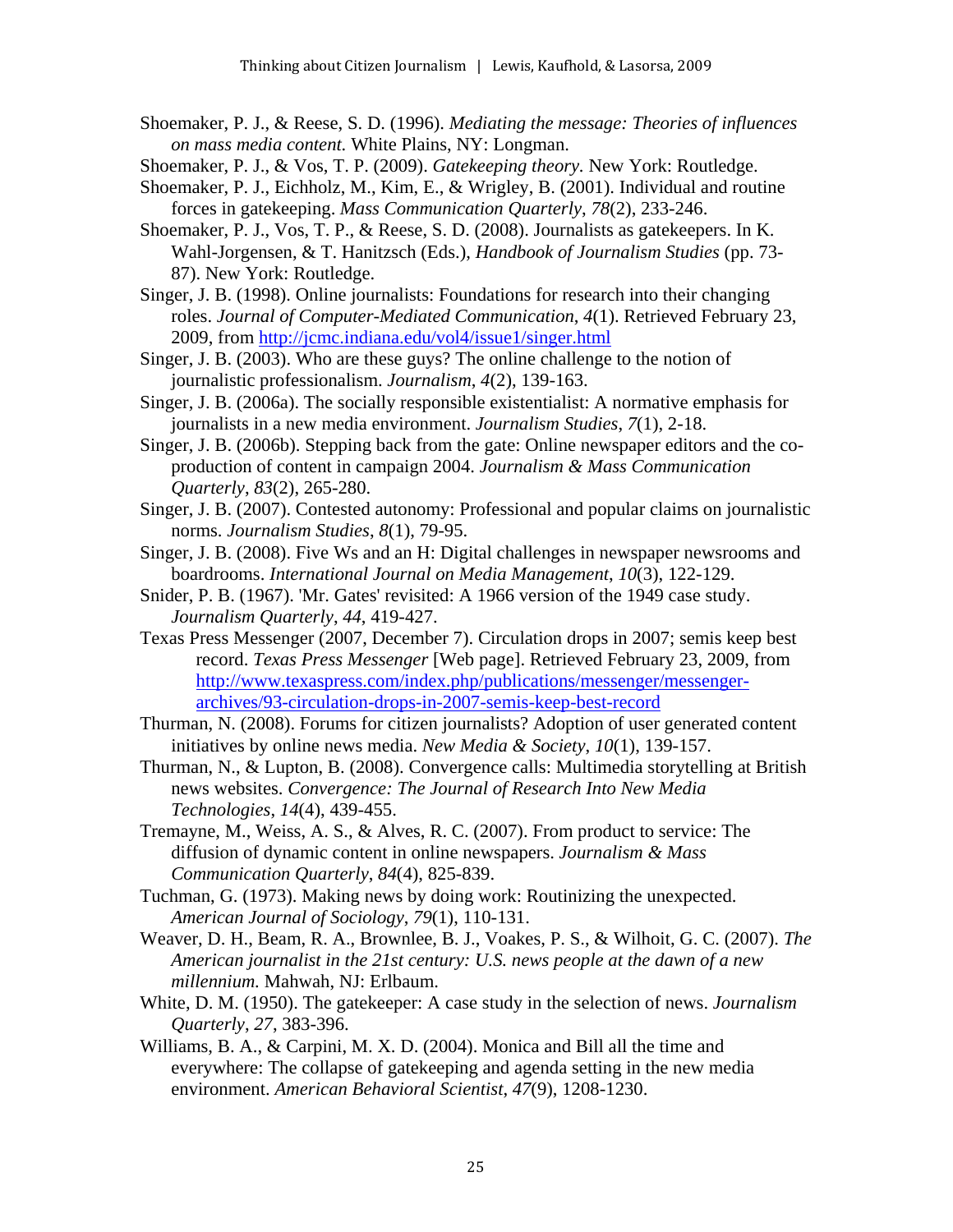Witt, L. (2006). Constructing a framework to enable an open source reinvention of journalism. *First Monday*, *11*(6).